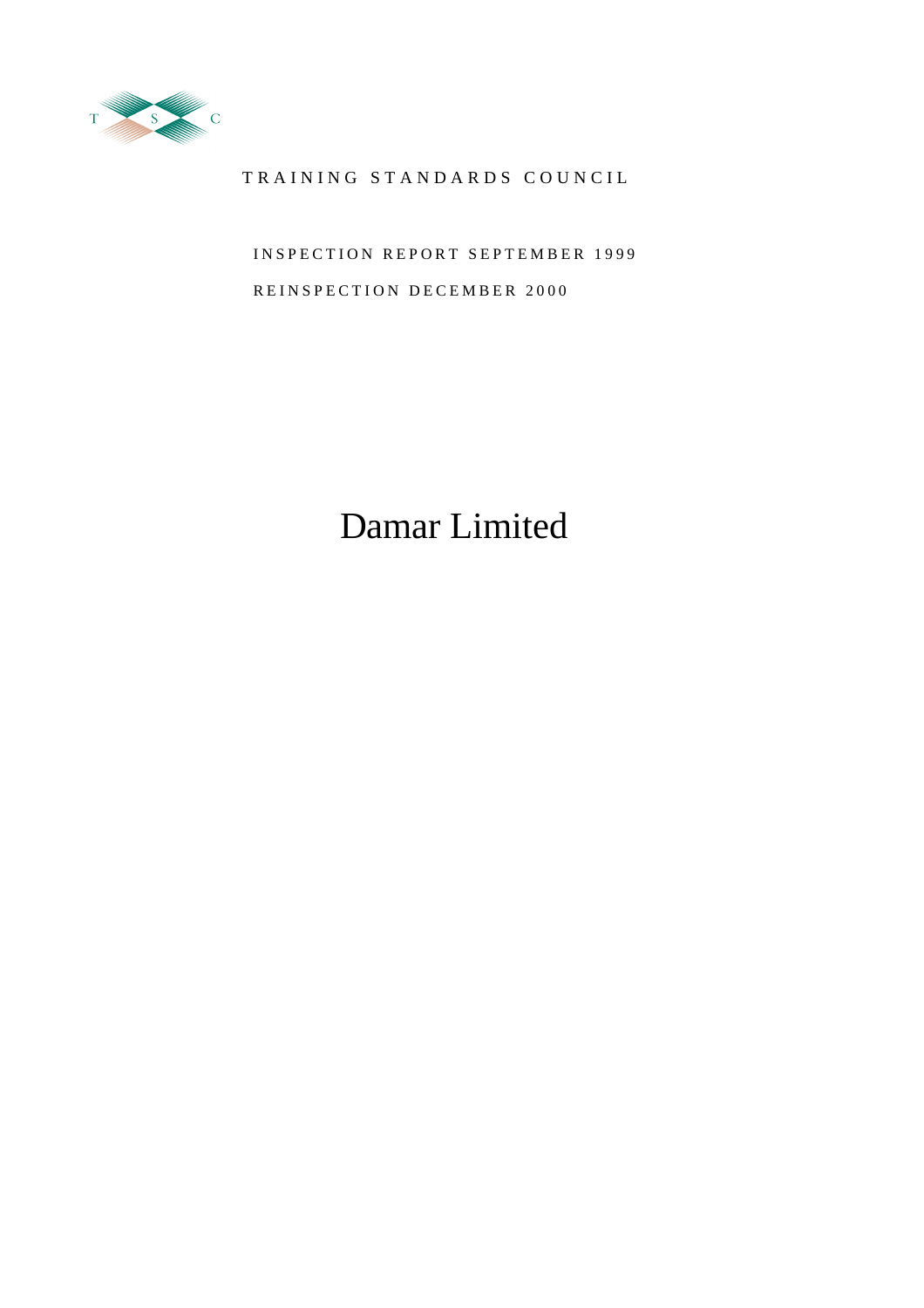

## SUMMARY

At inspection in September 1999, Damar Limited provided satisfactory training in management and professional studies, and in business administration. Equal opportunities and management of training were satisfactory, but there was little analysis and use of data to guide management decisions in either area. At inspection, the training in retailing and customer service was unsatisfactory and failed to meet trainees' needs. Portfolios in this occupational area contained inappropriate evidence. The teaching of background knowledge was weak and key skills were poorly integrated into the vocational training. At reinspection, the weaknesses in this occupational area had been addressed to become strengths with good improvements in theory training, assessment and key skills. Trainee support has improved significantly since inspection and is now satisfactory. Trainees are matched to appropriate employment opportunities and benefit from well-planned training. Progress reviews are well documented and monitored for their quality. At inspection, quality assurance arrangements were not applied effectively across all areas of training, and internal verification lacked rigour. At reinspection, inspectors found significant improvements to internal verification and evaluation activities.

**As a result of reinspection of Damar Limited, the original published report text for retailing and customer service, trainee support and quality assurance has been replaced by new text which makes reference to the original inspection findings. This summary page, the overall report introduction and the inspection findings introduction have also been amended to reflect the findings of the reinspection. All other sections of the original published report, which have not been subject to full reinspection, have been left in their original form.**

#### **GRADES**

| <b>OCCUPATIONAL AREAS</b>    | <b>GRADE</b> | <b>GENERIC AREAS</b>   | <b>GRADE</b> |
|------------------------------|--------------|------------------------|--------------|
| Management & professional    |              | Equal opportunities    |              |
| Business administration      |              | Trainee support        |              |
| Retailing & customer service |              | Management of training |              |

| <b>REINSPECTION</b>          | <b>GRADE</b> | <b>REINSPECTION</b> | <b>GRADE</b> |
|------------------------------|--------------|---------------------|--------------|
| Retailing & customer service |              | Trainee support     |              |

| <b>GENERIC AREAS</b>   | <b>GRADE</b> |
|------------------------|--------------|
| Equal opportunities    |              |
| Trainee support        |              |
| Management of training |              |
| Quality assurance      |              |

| <b>REINSPECTION</b> | <b>GRADE</b> |
|---------------------|--------------|
| Trainee support     | 3            |
| Quality assurance   |              |

#### **KEY STRENGTHS**

- ◆ good resources in training centre
- ♦ effective short-term action-planning
- ♦ prompt and effective response to complaints
- ♦ effective system for staff development
- ♦ good matching of trainees to appropriate employment opportunities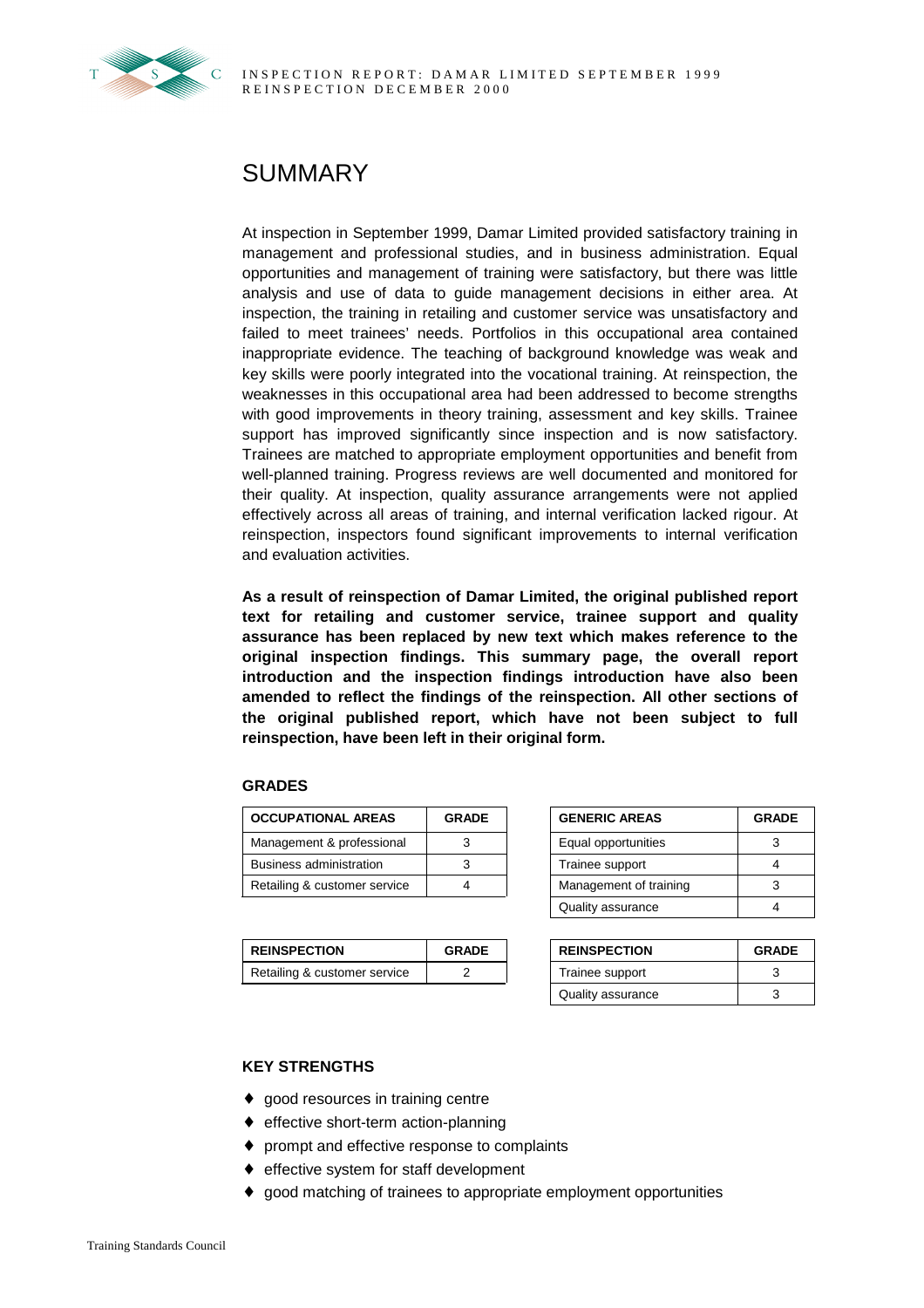

- ♦ effective monitoring of trainers to improve performance
- ♦ trainees access additional, vocationally relevant courses
- ♦ good use of trainees' prior learning

#### **KEY WEAKNESSES**

- ♦ insufficient involvement by some employers
- ♦ insufficient teaching of theory
- ♦ slow integration of key skills for some trainees
- ♦ trainees' narrow understanding of NVQ and assessment methods
- ♦ insufficient analysis of achievement and retention data
- ♦ ineffective use of initial assessment tests
- ♦ incomplete quality assurance arrangements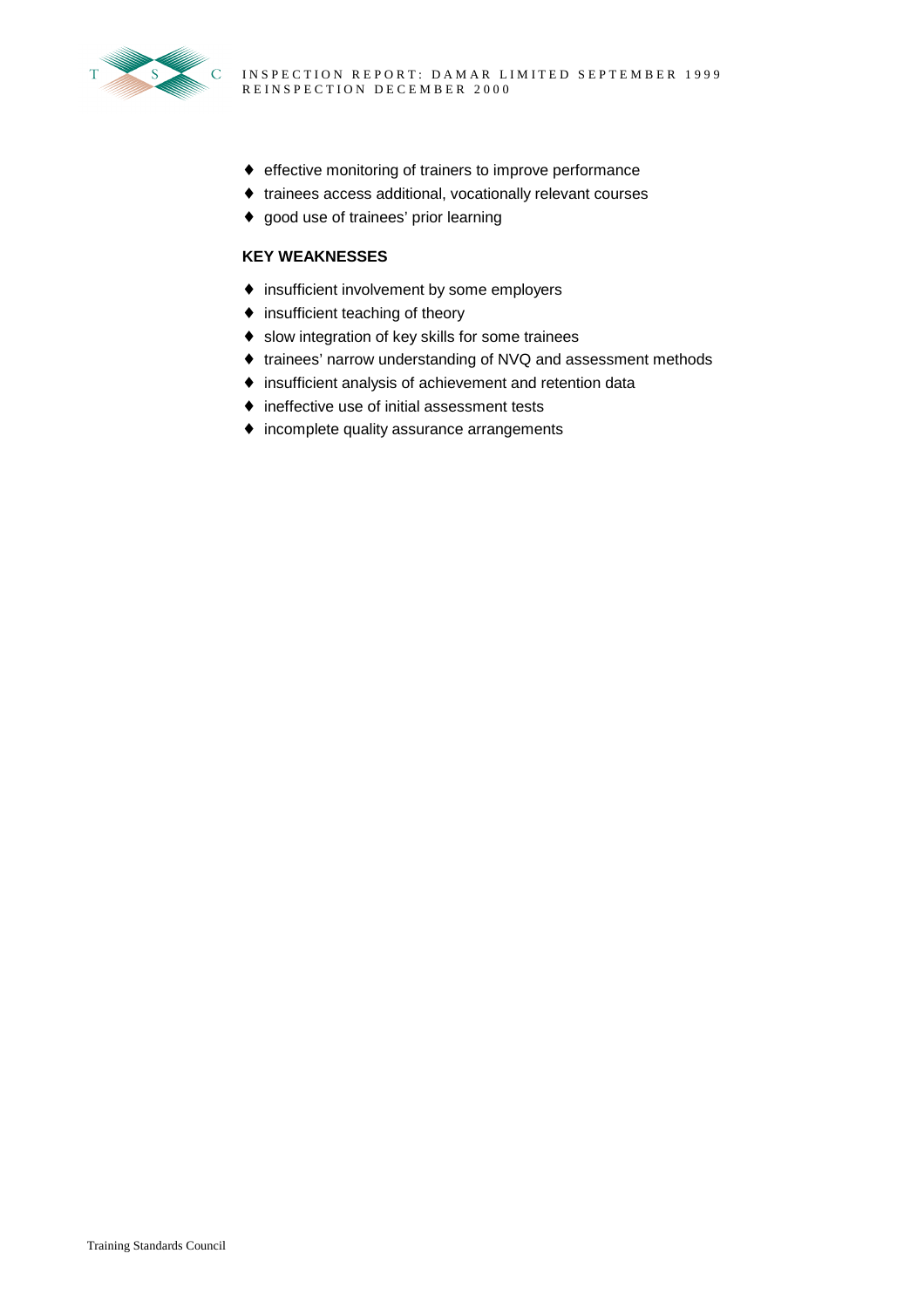

## INTRODUCTION

1. Damar Limited (Damar) was established in 1980 by the present managing director. Three shareholders each hold one-third of the shares. One shareholder is the managing director and one of the other shareholders is the company secretary. The company is situated in Stockport's town centre, adjacent to a major retail complex. The company originally offered training to fee-paying individuals and companies. In 1981, contracts were also obtained to provide government-funded training through the then Manpower Services Commission. This training is now funded through Manchester Training and Enterprise Council (TEC) and Stockport and High Peak TEC. Manchester TEC acted as the lead TEC for the purpose of this inspection. In the summer of 1998, Manchester TEC invited Damar to take over the training of approximately 50 trainees from another training provider. In the autumn of 1998, Manchester TEC invited Damar to take over responsibility for a further 150 trainees, who had previously been training with another organisation whose contract was not to be renewed. To support these trainees and provide offthe-job training, Damar opened premises in the centre of Manchester. Funding to equip the premises was provided by Manchester TEC, and the training facility **was** designated by the TEC as one of the 'Centres of Excellence' in the Manchester area. The new centre was officially opened in May 1999. However, since the inspection in September 1999, Damar withdrew from the 'Centre of Excellence' and officially ceased involvement in December 1999. This effectively halved the numbers of funded trainees under contract to both TECs. All the staff associated with the 'Centre of Excellence' transferred to a new organisation which took over the project.

2. Operationally, Damar is divided into three sections. Each section has its own manager, who reports to the managing director. Damar Business College offers trainees and New Deal clients training leading to national vocational qualifications (NVQs) at levels 2 and 3 in insurance, supervisory management, accounting, business administration, information technology, and customer service. There are currently no New Deal clients. Trainees are on foundation modern apprenticeships, advanced modern apprenticeships and other youth training programmes. The numbers of trainees of each type in each vocational area are shown in table 1 below. Trainee numbers have reduced from 311 in September 1999 to 134 in December 2000.

3. Damar Personnel Solutions offers a commercial recruitment service to companies in Stockport and Manchester, the latter taking particular responsibility for finding jobs and placements for the company's work-based trainees. Damar Training Solutions offers a wide range of training courses to companies and private individuals in the area. Courses cover information technology, sales, management, and business skills. Clients include several nationally recognised companies and organisations.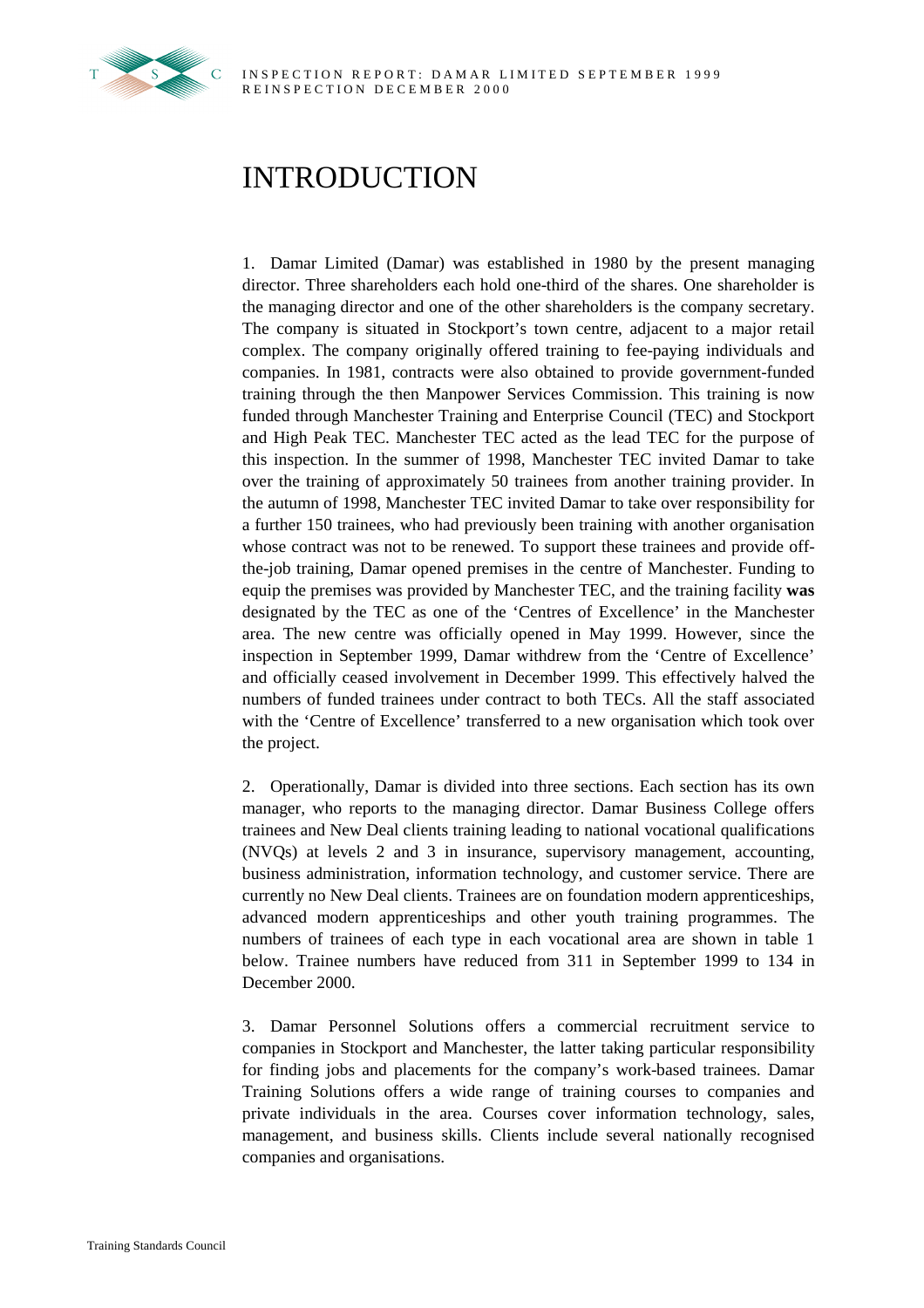

4. Manchester has a population of just over one million, of whom 631,000 are of working age, and just under 500,000 are employed. There has been a shift from traditional heavy industries to service industries. The city is a regional centre for banking, insurance, retailing, computing and financial services. Manchester International Airport is nearby, and the Trafford Centre retail park opened last year, attracting over half a million people per week to the area. The regeneration of Salford docks as the Salford Quays commercial centre has recently been completed. Unemployment rates vary considerably across the area. Over 25 per cent of young people are employed in clerical or secretarial occupations. Stockport forms part of Greater Manchester, with a large number of people commuting into the city centre. Stockport itself has a significant financial sector. The manufacturing sector still employs large numbers of people, with fabricated metal products, publishing and printing being particularly well represented.

5. In August 1998, unemployment stood at nearly 11 per cent in the Manchester local authority area. In Greater Manchester, it was 6 per cent, and in Stockport 4.3 per cent, compared with 5.5 per cent in the Northwest region and 5.2 per cent nationally. In June 2000, unemployment stood at 5.4 per cent in the Northwest region. In Manchester, minority ethnic groups make up 4.6 per cent of the population. Long-term unemployment is higher within these communities than in the population as a whole. In Stockport, the minority ethnic groups account for less than 1 per cent of the population. The statistics for minority ethnic groups have not changed substantially since inspection in September 1999 to reinspection in December 2000.

6. In the Stockport area, the proportion of school leavers who achieved five or more general certificates of secondary education (GCSEs) at grade C or above was 50.2 per cent in 1998. The national average was 46.3 per cent. In 1999, similar statistics for Stockport were 50.1 per cent and 47.9 per cent nationally.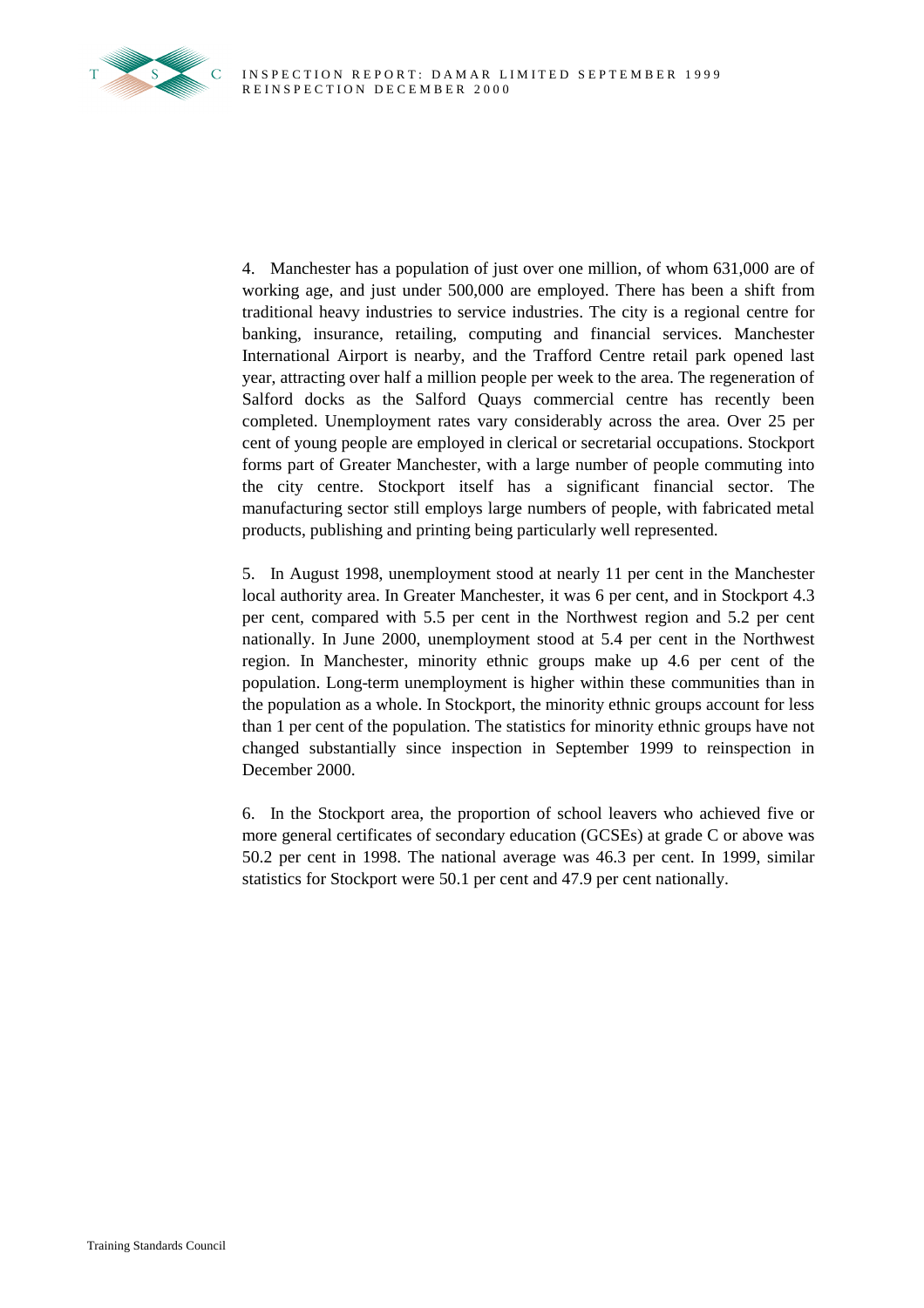

#### Table 1 – numbers of trainees at reinspection

|                         | <b>ADVANCED</b><br><b>MODERN</b><br><b>APPRENTICES</b> | <b>FOUNDATION</b><br><b>MODERN</b><br><b>APPRENTICES</b> | <b>OTHER YOUTH</b><br><b>TRAINEES</b> | <b>TOTAL</b> |
|-------------------------|--------------------------------------------------------|----------------------------------------------------------|---------------------------------------|--------------|
| Accounting              | 6                                                      | 11                                                       | $\overline{2}$                        | 19           |
| Business administration | 39                                                     | 49                                                       | 0                                     | 88           |
| Customer service        | $\overline{2}$                                         |                                                          | 0                                     | 3            |
| Information technology  | 7                                                      |                                                          | $\mathbf 0$                           | 8            |
| Insurance               | 6                                                      | 9                                                        | 0                                     | 15           |
| Supervisory management  | 0                                                      | $\Omega$                                                 |                                       | 1            |
| <b>Total</b>            | 60                                                     | 71                                                       | 3                                     | 134          |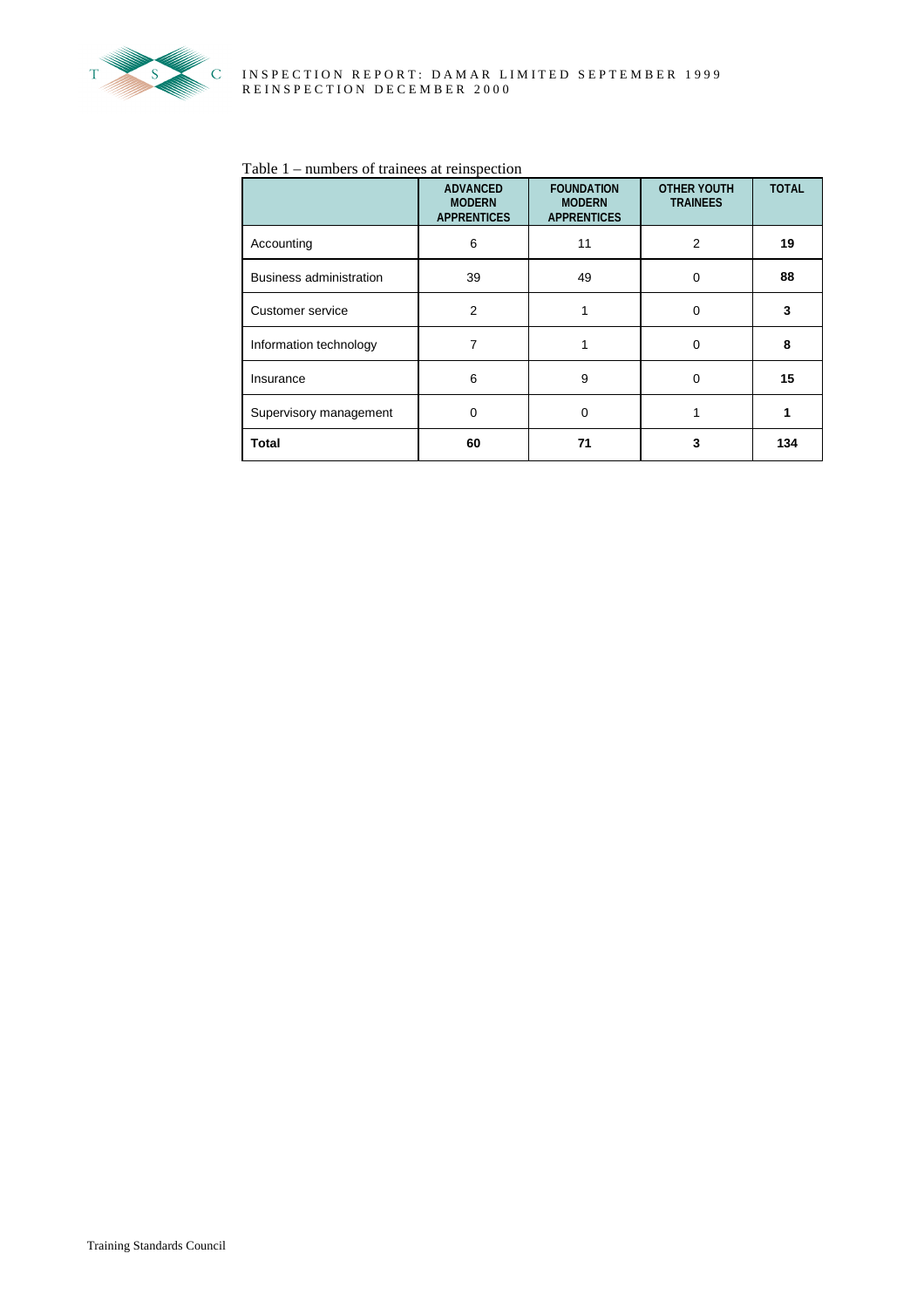## INSPECTION FINDINGS

7. Damar produced its first self-assessment report in February 1998. The report was produced following two days of training, attended by the managing director and the contracts manager. The self-assessment report was revised following further training provided by Manchester TEC. Internal training events were held at Damar, and opinion sought from all staff. Managers collated opinions, and the draft self-assessment report was circulated to all staff. The company produced its second self-assessment report in August 2000. Staff were invited to comment on the strengths and weaknesses identified and a draft report was developed which took into account their views and feedback from trainees and employers.

8. A team of five inspectors spent a total of 20 days at Damar during September 1999. All aspects of training were inspected, including reviews and assessments. Inspectors examined a range of documents, including trainees' records, trainees' portfolios, contract information, awarding-body reports and company policies. They also interviewed 49 trainees, 20 employers and 12 of Damar's staff.

9. At reinspection in December 2000, a team of three inspectors spent a total of nine days at Damar. Inspectors examined 25 trainees' administration files, 13 portfolios of evidence and a range of awarding body reports and internal paperwork. Seven employers were visited and six workplace supervisors interviewed. Inspectors interviewed 21 trainees and 13 of Damar's staff. Two reviews were observed and judged to be satisfactory and good. One assessment was observed and judged to be satisfactory. Two training sessions were observed in information technology and customer service. Both were judged to be good.

### **OCCUPATIONAL AREAS**

#### **Management & professional Grade 3**

10. Damar has two youth trainees pursuing an NVQ in supervisory management at level 3. There are also 11 modern apprentices following route two of the modern apprenticeship framework in insurance. This involves working towards three units of a level 3 NVQ in insurance plus a foundation certificate from the insurance industry's professional awarding body, together with an NVQ in customer service and key skills qualifications. The youth trainees are placed in small and mediumsized companies. The modern apprentices work in a variety of departments in insurance brokerages, insurance companies and solicitors' offices dealing with insurance-claim issues. Approximately 25 per cent of the trainees receive their training in the workplace. The remaining 75 per cent attend Damar for off-the-job training on a fortnightly basis. All trainees are assessed at work. Trainees are

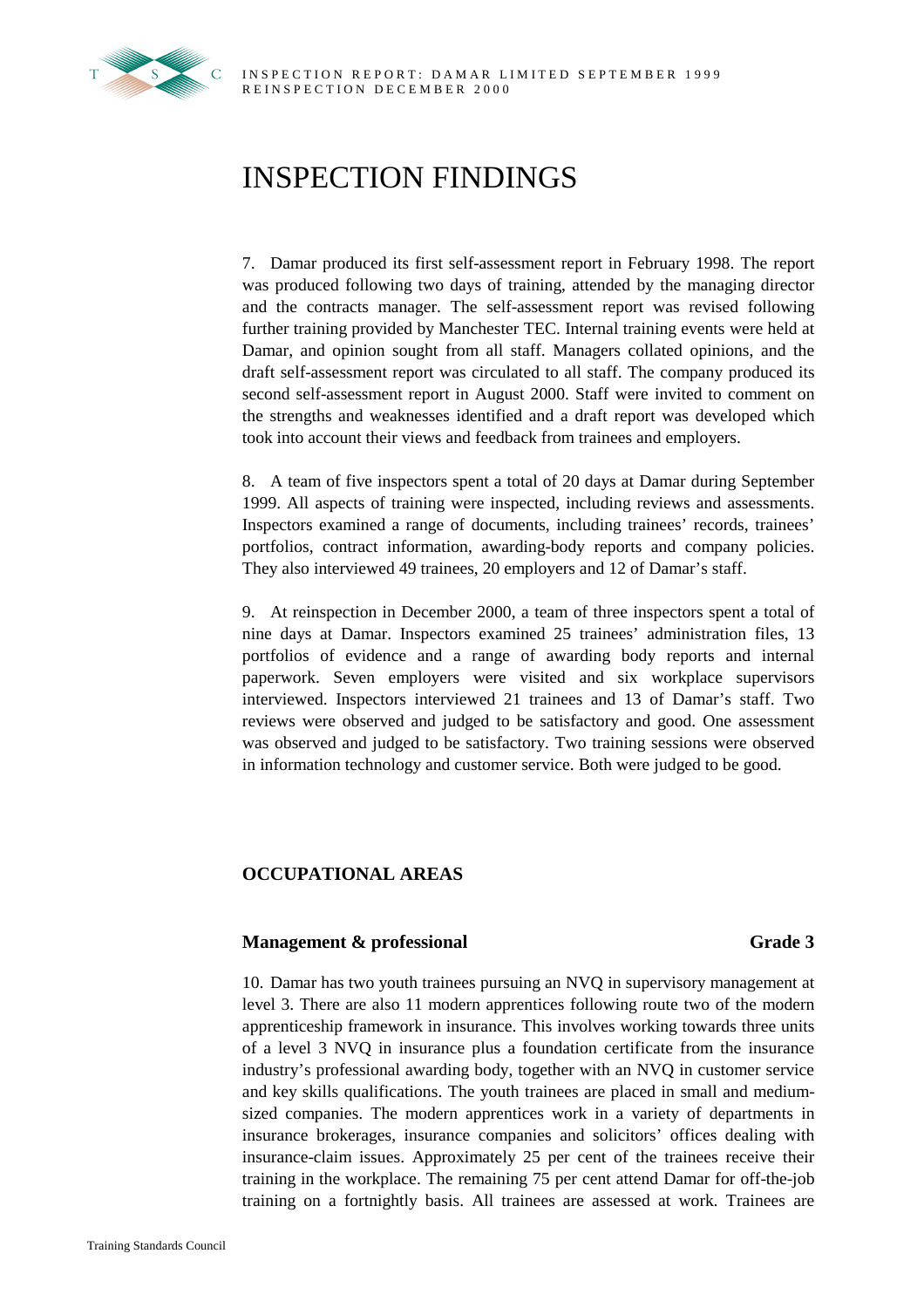visited in the workplace at least every four weeks, and some as frequently as every week. Their progress is reviewed formally every 13 weeks. The training programme for the foundation certificate in insurance follows the examination syllabus, and mainly uses teaching resources published by the professional awarding body. The off-the-job training takes place in excellently refurbished, well-resourced premises in the centre of Stockport. The company introduced the insurance programme at the end of 1997, and no candidates have yet completed it. Inspectors agreed with only one of the 15 strengths and one of the weaknesses identified in Damar's self-assessment report. Additional strengths and weaknesses were identified, and inspectors awarded a lower grade than that given in the selfassessment report.

### *STRENGTHS*

- ♦ excellent working relationships between trainees and trainers
- ♦ extensive preparation for professional examinations in insurance
- ♦ effective short-term action-planning for trainees

#### *WEAKNESSES*

- ♦ trainees' lack of involvement in planning their training programme
- ♦ poor co-ordination of on- and off-the-job training
- ♦ insufficient integration of key skills with NVQ training

11. Staff demonstrate a very caring, positive attitude towards trainees. The trainer/assessors provide trainees with contact numbers and make themselves available to trainees outside formal training and reviews. Those trainees who need it are visited weekly. The trainer/assessors help them with technical issues arising from their work, as well as supporting them in their training. Many trainees also seek the trainer/assessors' advice on personal problems. These excellent working relationships provide a good basis for the learning process and make an important contribution to trainees' positive experience of their training programme. Trainees in insurance are given good tuition towards their examinations for the professional foundation certificate. They are further well supported by good revision planning. Preparation for the examinations contributes to the knowledge and understanding required for the units of the insurance NVQ, but is also tailored to support the trainees' work towards the customer service NVQ. There is good recording of tasks completed by trainees. Future actions are planned and clearly agreed on for the next review. The completion of agreed actions is monitored effectively. Trainees are very clear about their progress on these short-term action plans. Trainees welcome this close contact with the trainer/assessors, the benefits of which are reflected in their portfolios.

12. Although short-term action-planning is good, the trainer/assessors take the lead role in formulating the plans. Trainees are not encouraged to take an active role in this planning. There is also a lack of medium- and long-term target-setting with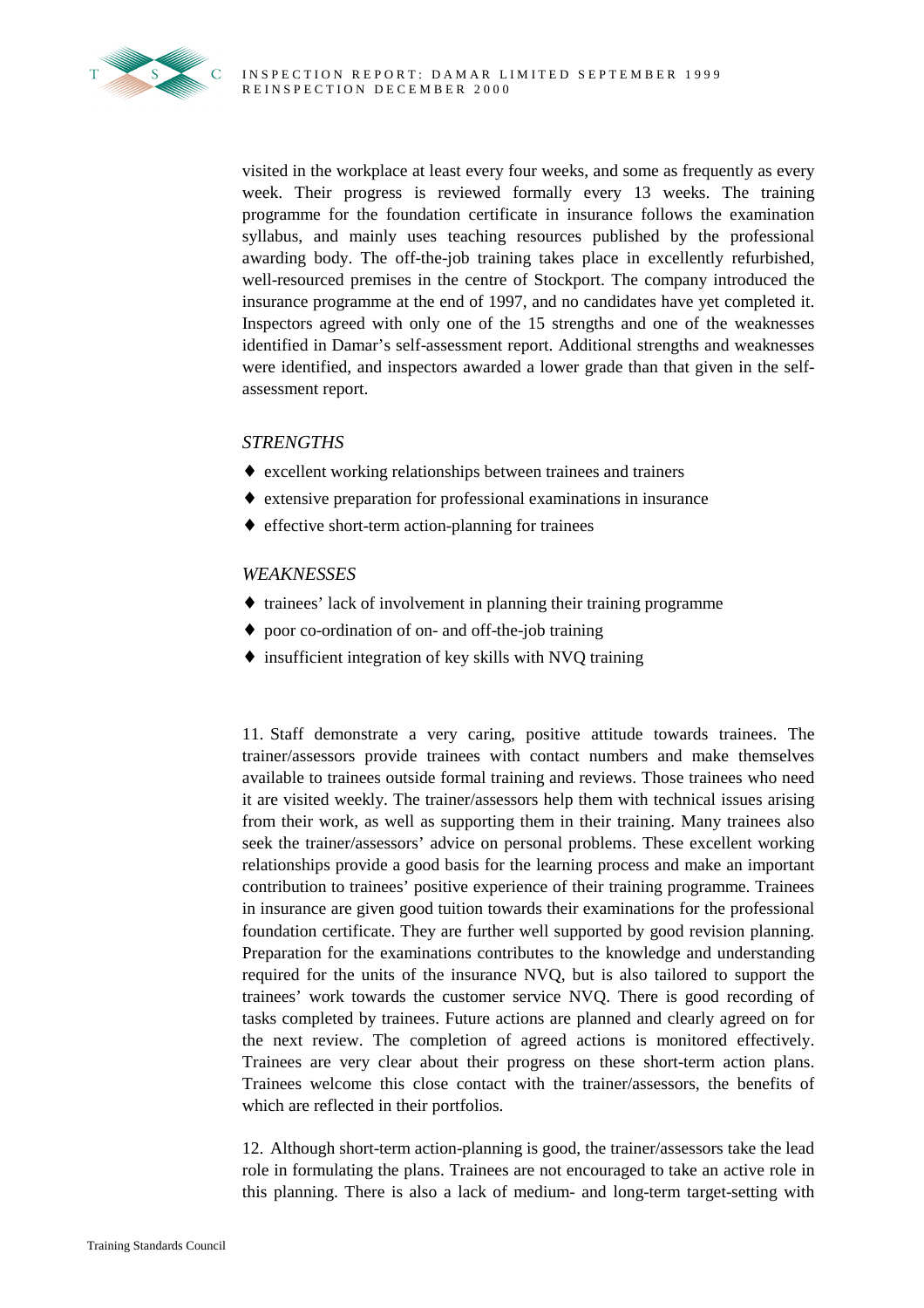

interim milestones, and trainees are not set challenging goals. No reference is made to target dates agreed on the training plan at the start of the programme. The training plan is not updated as trainees progress. Most trainees do not meet the target dates set for completion of NVQ units.

13. Employers and the trainer/assessors do not work together to maximise learning and training opportunities for trainees. The training which takes place in the workplace is provided by employers and is meant to support trainees in their work towards their NVQs. In practice, however, it often lacks structure. Most employers are unfamiliar with the content and structure of the NVQ, are not involved in NVQ assessment and do not understand the modern apprenticeship framework. Trainees have many learning opportunities during the course of their work, but these are not being recorded, and the skills and knowledge they develop through this on-the-job learning are not being fully assessed. There is little co-ordination of on-the-job learning and off-the-job training; the two take place independently. On-the-job training is not planned to complement tasks set for the NVQ, nor are tasks set for the NVQ modified to take account of any training carried out by the employer. There is too much emphasis on evidence-gathering and assessment and not enough emphasis on training.

14. Until recently, training in key skills was not given until after the NVQ was completed. For new trainees, key skills training is now being integrated with the NVQ programme. Most trainees have little awareness of the key skills requirements of their programme, and the supporting knowledge for key skills is still not being systematically provided as the NVQ course progresses.

### **Business administration** Grade 3

15. There are 277 trainees in this occupational area, training for NVQs at levels 2 and 3 in accounting, business administration, and information technology. The following table lists the total number of trainees in each subject area, with a breakdown by type of training programme. Note that the contract for the current year does not provide for any new trainees to start other than those who are modern apprentices or national trainees.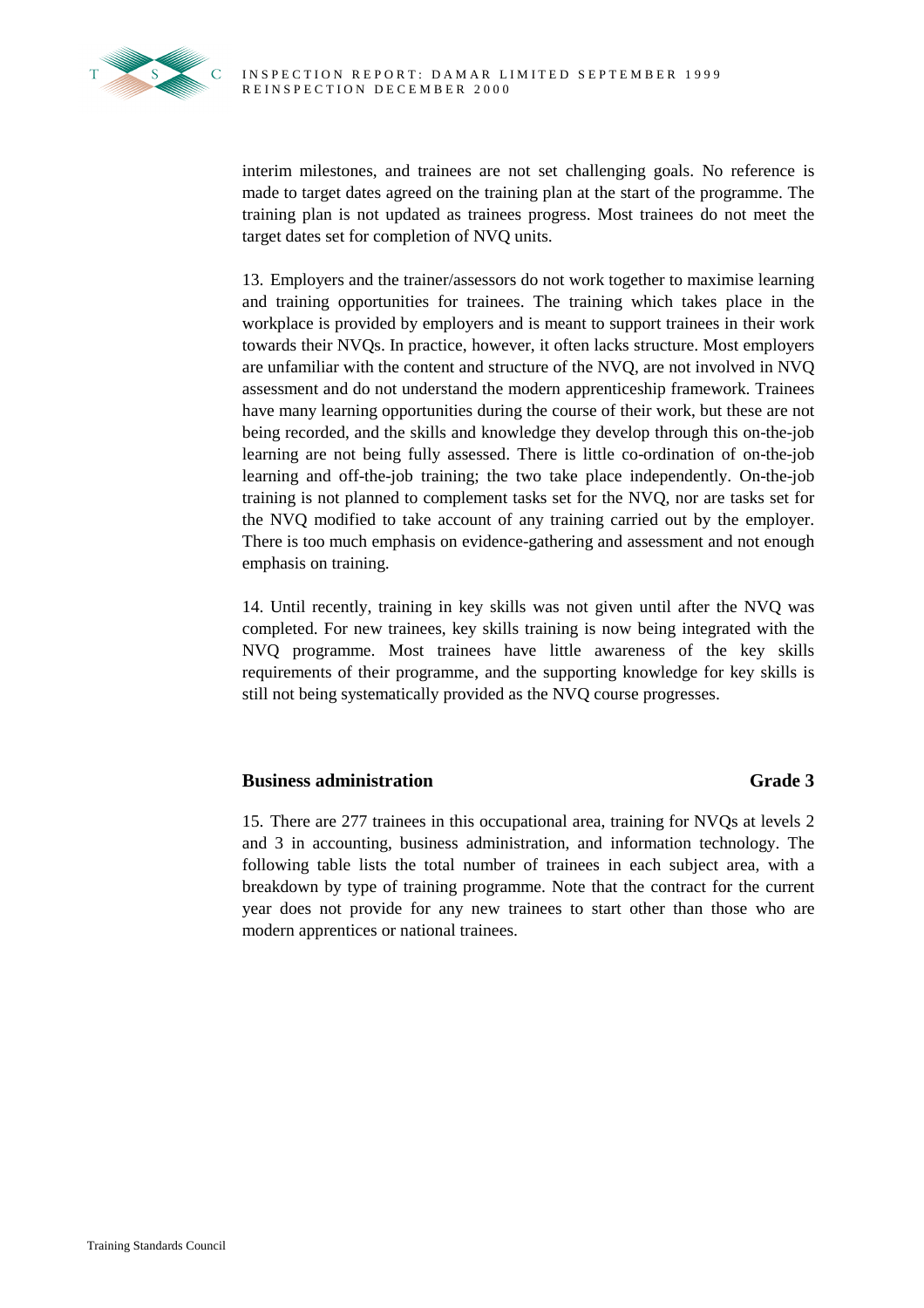

|  |  | Table $2$ – numbers of trainees |  |
|--|--|---------------------------------|--|
|--|--|---------------------------------|--|

|                                   | <b>Modern apprentices</b> | <b>National trainees</b> | Other youth<br>trainees | <b>Total</b> |
|-----------------------------------|---------------------------|--------------------------|-------------------------|--------------|
| Accounting                        | 7                         | 10                       | 8                       | 25           |
| <b>Business</b><br>administration | 105                       | 52                       | 84                      | 241          |
| Information<br>technology         | $\overline{4}$            | 3                        | $\overline{4}$          | 11           |
| <b>Total</b>                      | 116                       | 65                       | 96                      | 277          |

16. Damar helps those trainees who do not already have jobs to find employment or a suitable work placement. Employers and work-placement providers range from multinational insurance companies, through large financial establishments, to accountancy and legal practices, and a large number of small and medium-sized commercial and industrial businesses. A variety of short courses are offered to trainees, in addition to the NVQs. These include introductions to the NVQ and key skills, and to book-keeping and the professional body that represents accounting technicians, and courses on application of number, telephone techniques, and a range of computer software packages and applications. Courses are given at both the Stockport and Manchester training centres. The trainer/assessor visits trainees in their workplace at least monthly, except when trainees visit the training centre regularly. In this case, meetings with the trainer/assessor are conducted during the visits to the centre. The trainer/assessors are also involved in the commercially funded training. Of leavers in 1997-98, 58 per cent achieved an NVQ; 42 per cent of trainees left before completing their training and development plan. Inspectors agreed with only one of the 16 strengths identified in the self-assessment report. They identified additional strengths and weaknesses, and awarded a lower grade than that given in the self-assessment report.

#### *STRENGTHS*

- ♦ appropriate work placements
- ♦ effective short-term action-planning
- ♦ well-supported portfolio-building
- employers' satisfaction with quality of initial training
- excellent information technology resources in training centres

#### *WEAKNESSES*

- ♦ trainees' poor understanding of qualifications
- ♦ lack of support for, and involvement in training by employers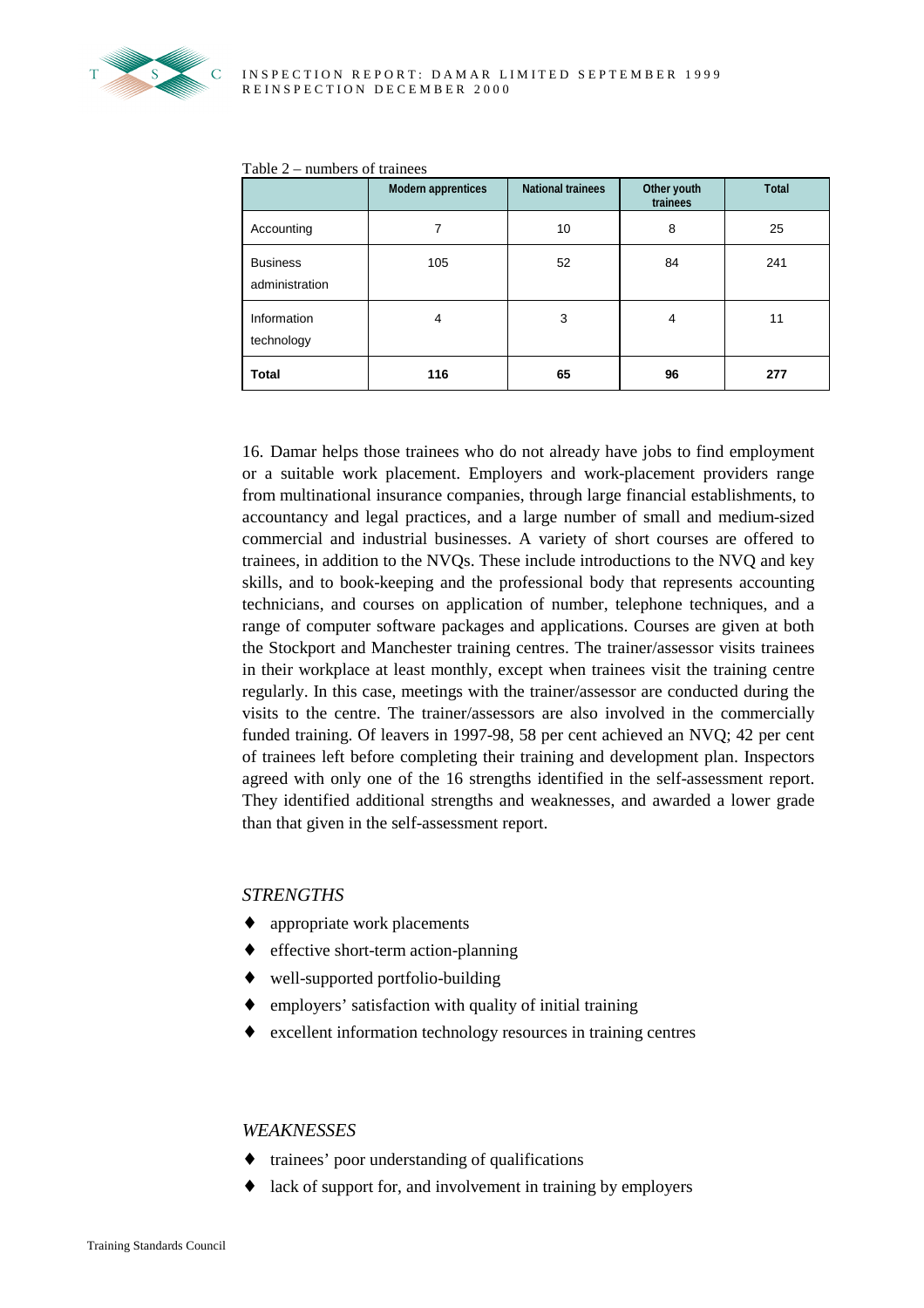

- ♦ narrow range of evidence in NVQ level 3 portfolios
- insufficient integration of key skills with NVQ training
- ♦ lack of opportunities for trainees to gain background knowledge in business administration

17. Before trainees start with an employer, an analysis of their job role is undertaken. The job content is compared with the requirements of the NVQ to check that evidence for all units of the qualification can be collected. Trainees and assessors have regular one-to-one sessions, where realistic action points are discussed, agreed on and recorded. At the start of the next session, the previous action points are discussed, and any required remedial action is identified and recorded. Trainees welcome this advice and the support they receive on how to build their portfolios and cross-reference evidence. Trainees are able to identify and explain the various types of evidence they could gather, and how evidence demonstrates their competence in different situations. This introduction to portfolio-building is particularly valuable for trainees recruited directly from school. Employers value the initial training that Damar gives the young people attending its business administration courses. They are impressed with the trainees' preparedness and awareness of the interview process, and with the sound grasp of basic office skills which Damar's initial training has given them. A number of firms have used Damar for recruiting their young employees for many years. The resources available in the two training centres for trainees who attend on a day-release basis are fully appropriate for the level of skill required. The software available is up to date, and complements that available to trainees in the workplace.

18. Trainees' understanding of their qualification is poor. Many are unable to say whether they are on a modern apprenticeship, a national traineeship, or some other type of youth training programme. Employers have little involvement in the training. Some employers do not give their trainees sufficient time for training. Some business administration trainees are not allowed to attend off-the-job training sessions, or they feel that they are too busy to attend. Some employers do not provide the opportunities for trainees to gather evidence which does not occur within their current job role, even though Damar's initial analysis of the job identified the need for such opportunities, and the employer originally promised to provide them. Trainees' progress is slow. Portfolios for level 3 NVQs contain only a narrow range and variety of evidence. Many portfolios lack witness statements or observations by assessors in the workplace. Key skills are mentioned at an early stage in trainees' programmes, but trainees do not start to collect evidence for key skills until they begin their level 3 NVQ. Opportunities for gathering evidence are missed. Trainees perceive key skills as an additional qualification to be gained, and not as an integral part of their vocational qualification. Most of the activity during day-release sessions focuses on portfolio-building rather than learning new skills or gaining background knowledge. Day-release attendance at the training centres is not mandatory. There is a lack of opportunity for trainees to gain underpinning knowledge, and to understand how to operate in different situations.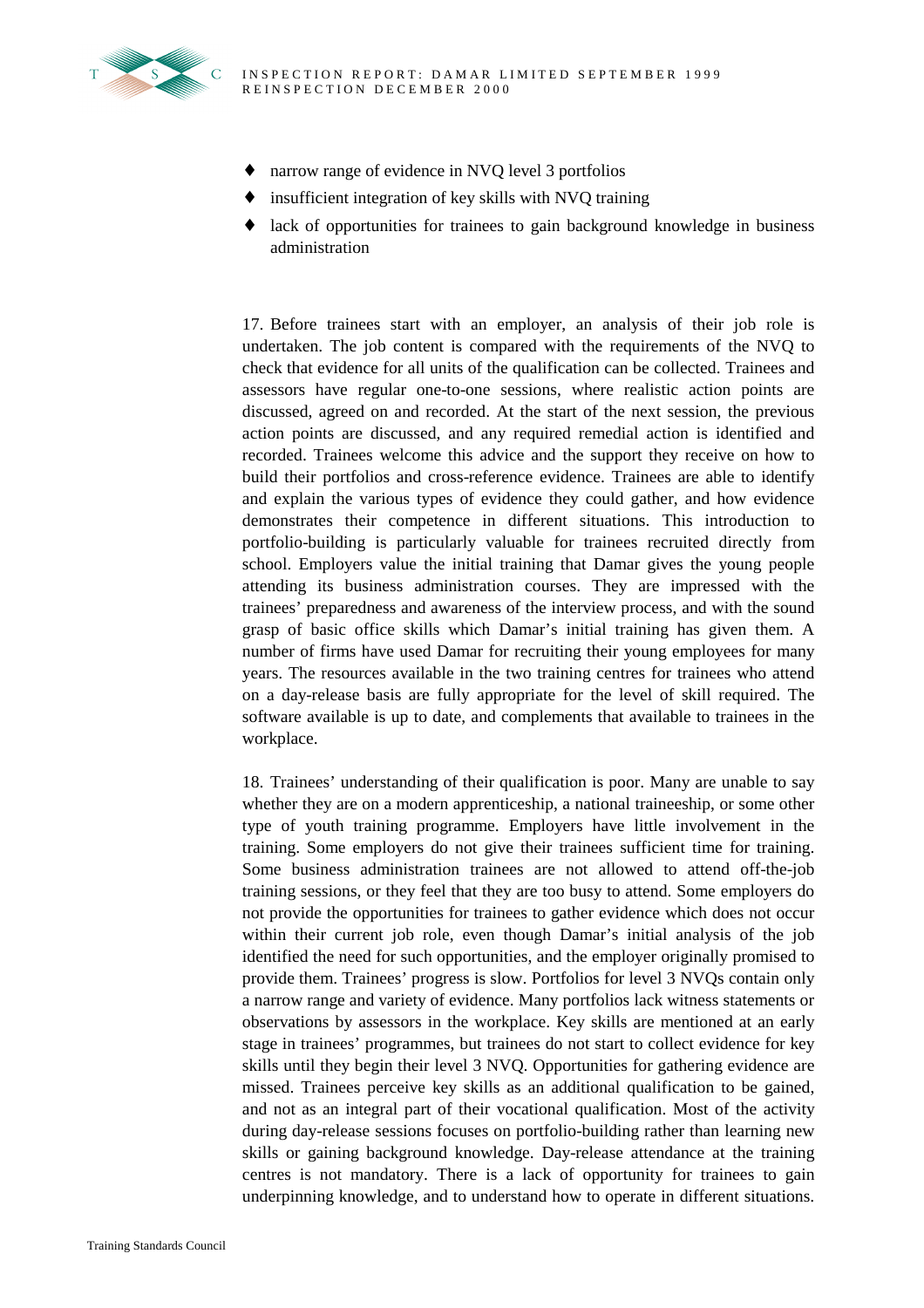

A range of short training courses is available for trainees, including training in key skills. Attendance is optional. Training is not sufficiently planned and structured to ensure that all training needs are met. Background knowledge is checked through the use of written questions. The type of language used and the way that the questions are posed make them hard for trainees to understand. Many trainees' answers are vague. Trainees find the difficulty of understanding and answering the questions disheartening.

### **Retailing & customer service Grade 2** Grade 2

19. There are three trainees pursuing NVQs in customer service. Two are advanced modern apprentices working towards a level 3 qualification and one trainee is a foundation modern apprentice working towards level 2. All three trainees are employed, two are working in car dealerships and one is working in a small office. Trainees, who found their employment through Damar, attend a week-long induction at the Damar training centre. Trainees who are already employed when they are recruited onto their programmes have a one-to-one induction in the workplace with their trainer/assessor. Trainees are invited to attend day-release, once a fortnight at the Damar training centre. During these sessions, trainees receive one-to-one support from their trainer/assessor in portfolio-building. A two-day customer service course has recently been introduced to the programme as well as a series of key skills support workshops. Trainees are also invited to attend additional, commercially focused training in a range of business skills, including telephone techniques, information technology, communication and presentation skills. Trainees who attend day-release are visited every eight weeks in their workplace by their trainer/assessors to carry out workplace observations and assessment. Trainees who do not attend the day release are visited more frequently, usually every four weeks. The trainer/assessor carries out reviews in the workplace every eight weeks. Since the first inspection, the number of trainees has fallen. In the last twelve months, 43 per cent achieved their full qualification including key skills, 21 per cent achieved their NVQ, and 14 per cent left without achieving a qualification. The remaining 22 per cent are still in training.

At the first inspection, the main weaknesses identified were:

- ♦ failure to match trainees to appropriate NVQ
- ♦ trainees' lack of understanding of key skills
- ♦ insufficient off-the-job training
- ♦ narrow range and inappropriate level of evidence in portfolios
- little involvement by employers in training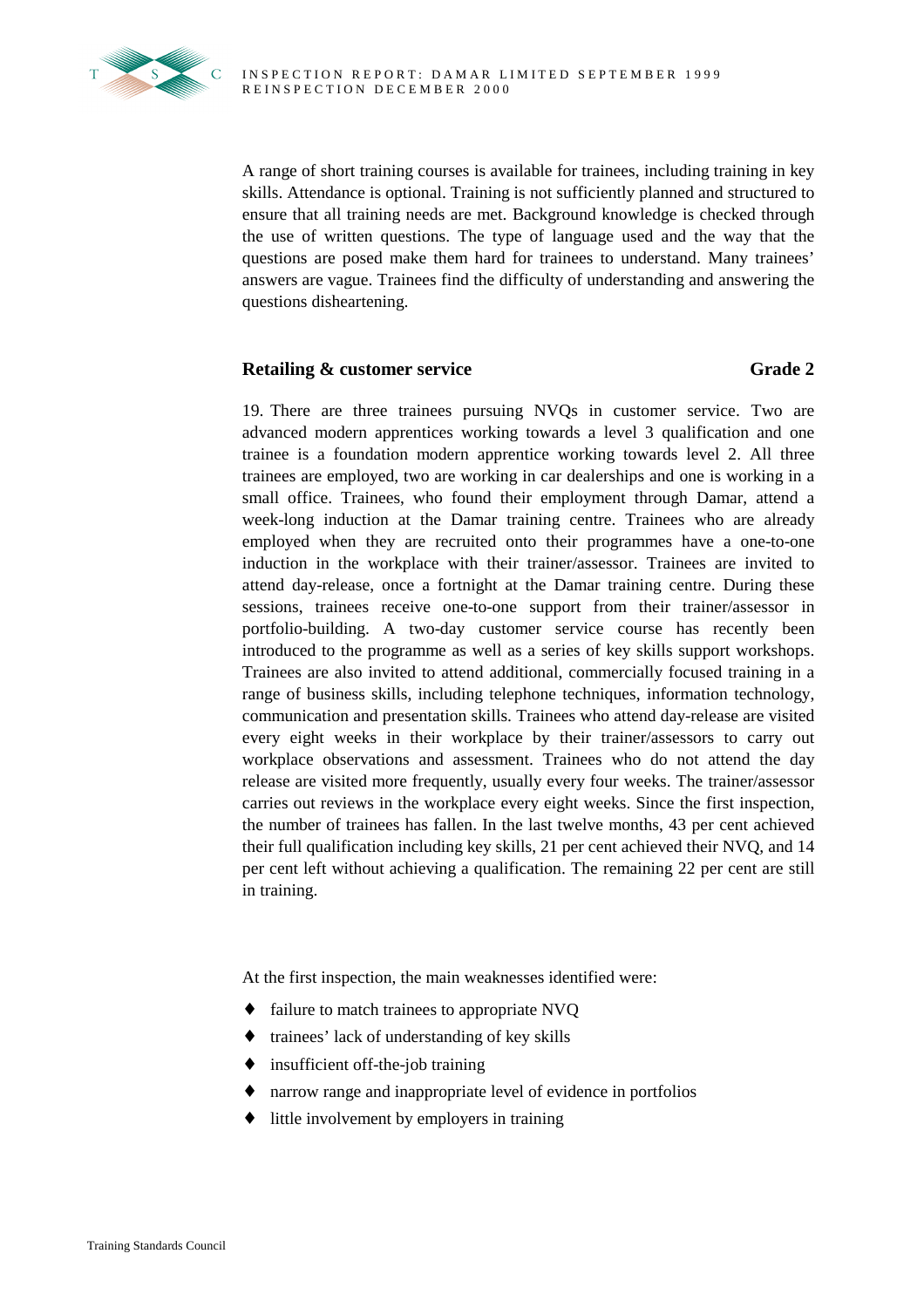20. Following inspection, Damar produced an action plan, employed new members of staff and took measures to improve the quality of its training and assessment. Trainees are now in the right jobs to ensure they get good and relevant evidence for their NVQs. The company has addressed all but one of its original weaknesses and turned one of them into a strength.

21. The new self-assessment report cited two strengths and one weakness. The company awarded this area a grade 3. Inspectors agreed with the strengths and weaknesses given, identified an additional strength and awarded a higher grade than that given in the self-assessment report.

#### *STRENGTHS*

- ♦ excellent one-to-one coaching
- $\bullet$  innovative use of reviews
- trainees access to additional, vocationally relevant courses

#### *WEAKNESSES*

- insufficient feedback on assessment to trainees
- some unsupportive employers

22. Trainees now receive excellent one-to-one coaching by the trainer/assessor, both in the workplace and when they attend their day-release at the training centre. The trainer/assessor has a wide range of customer service experience as well as excellent information technology knowledge and skills. During these coaching sessions, the trainer/assessor develops a very good rapport with the trainees. Trainees are coached in customer service techniques and this is linked to teaching them new and relevant information technology skills by means of a portable laptop computer. Following this coaching, trainees are able to do their jobs more efficiently and some trainees have been able to introduce new ideas and systems to their companies as a result. These trainees can provide evidence for their NVQ and key skills. Trainees have a clear understanding of the relevance and benefit of their key skills. The trainer/assessor carries out many observations of trainees in the workplace. Portfolios demonstrate a range of witness statements and recorded observations by other staff from the workplace and the training centre.

23. A comprehensive and in-depth progress review has been introduced. It takes place every eight weeks between the trainer/assessor, the trainee and the workplace supervisor. This review has positive benefits for both the trainees and employers. During reviews, trainees are encouraged to assess their performance since the last review and to discuss any ideas for improvements that they have introduced as a result of what they have learnt during their NVQ programme. Trainees are enthusiastic and clear about the benefit of these reviews and employers are delighted at the impact of the training on their employees'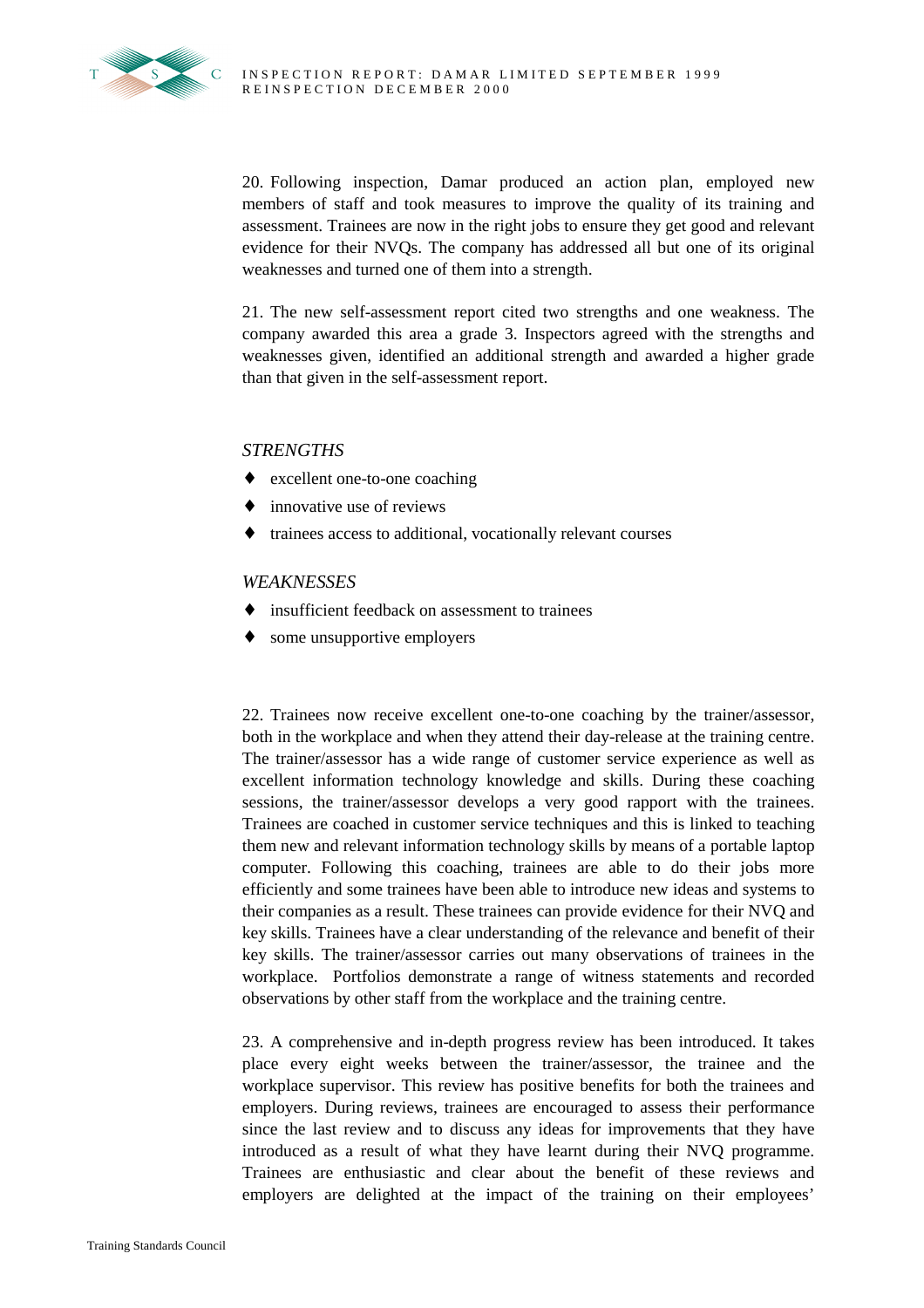

development. Trainees have been sufficiently motivated to suggest changes to operating procedures to increase the level of customer service for the whole company and employers confirm the positive business benefits. Employers are also encouraged, during the review, to identify further Damar training courses which may benefit their employees and business. Most employers are enthusiastic about this new level of involvement and are taking more interest in their trainee's progress with their NVQ qualifications. Trainees are encouraged to use the review as evidence for some of their key skills.

24. Damar has very well-equipped training premises in the centre of Stockport where it runs a series of courses for its commercial clients. These courses include telephone techniques, a variety of business skills and a range of industry-standard business software applications. More NVQ trainees are now attending these courses and benefit from mixing with a mature group of delegates with a wide range of business experience. Employers are now starting to see the benefit of these courses and feel that they are an additional bonus for their trainees. The schedule of NVQ and key skills training sessions has recently been expanded and all the trainees have attended one or more of these courses. A new, two-day customer service course covers all aspects of the NVQ, as well as encouraging trainees to self-assess their levels of customer service. Trainees are awarded certificates when they have attended these courses and use these as evidence in their portfolios. Trainees enjoy attending these courses and benefit from training which is specifically tailored to their own job roles.

25. Although trainees understand how their portfolios are internally verified, they are unclear when formal assessment takes place and how a unit of the NVQ is finally achieved. Trainees are unsure about the different range and methods of assessment which are used. The trainer/assessor gives some verbal feedback when portfolio evidence is checked, but trainees are not given specific feedback about their own performance or product evidence and how it relates to the standards. Trainees do not get any written feedback at the end of an assessment that confirms their success in achieving a unit. Nor do they get any written feedback about work or performance that has not reached the required standard. If work is corrected by their trainer/assessor, trainees complete it again and only the final piece of work goes into the portfolio. Trainees still feel that product evidence is important and do not understand how observations by their assessor can reduce the size of their portfolios. Trainees know that units are completed only when they are signed off by their trainer/assessor, but are often not sure how and when this stage is reached.

26. Some employers are still reluctant to release their trainees to attend the day release in the training centre and the additional courses that are on offer. This has resulted in some trainees making slower progress because they are not given any time at work to gather their evidence or to prepare for their work-based assessments. This problem is being addressed, and new employers now sign an agreement that states that trainees will be given time off for training.

27. Internal verification practices are satisfactory. The internal verification policy clearly details Damar's sampling strategy. Assessment and internal verification is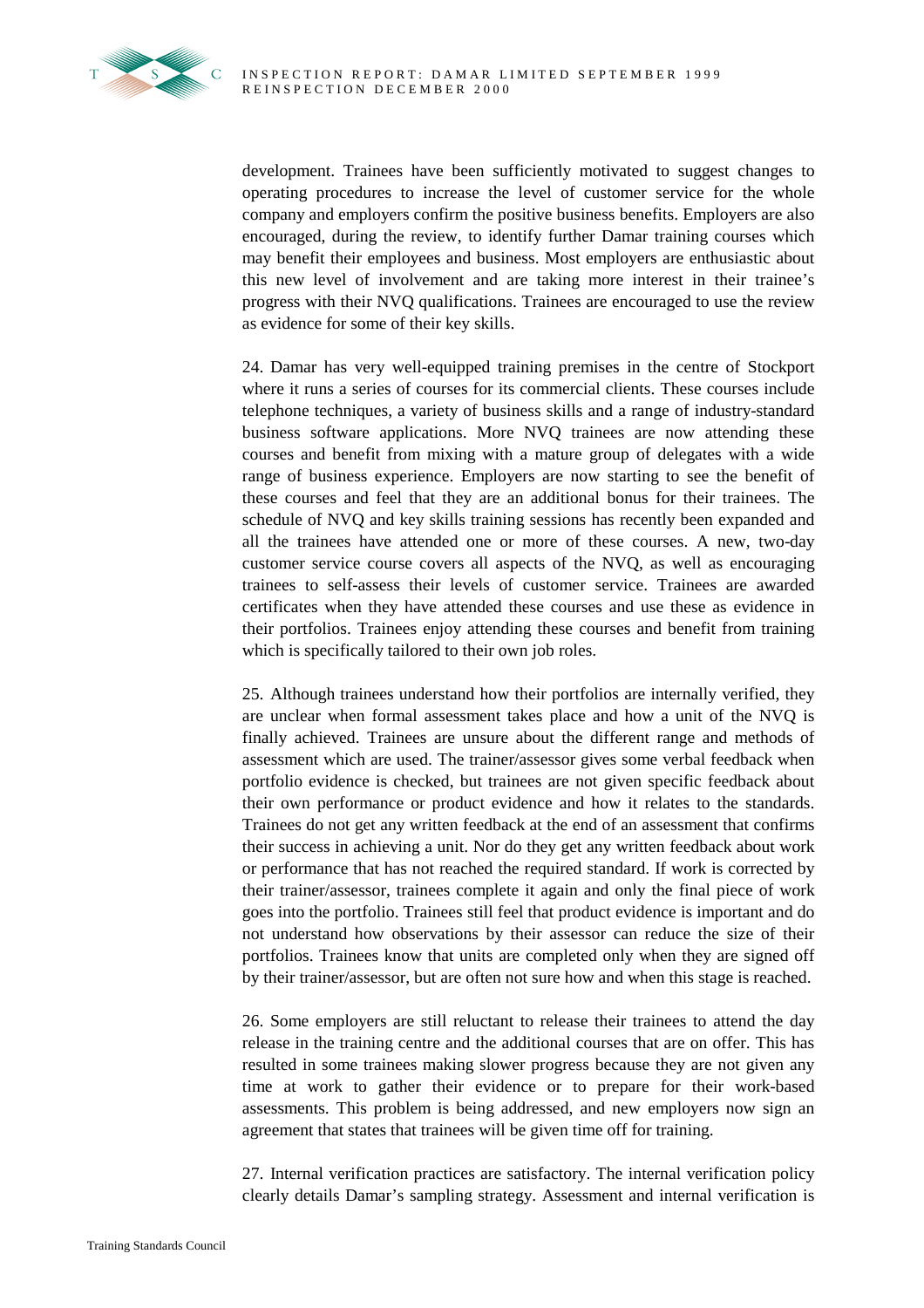

explained clearly to trainees at their induction and all have a copy of the process at the front of their portfolios. Assessors are regularly observed carrying out assessment by the internal verifier and are given appropriate written feedback.

#### **GENERIC AREAS**

#### **Equal opportunities** Grade 3

28. Damar has experience of providing training programmes for people with a wide range of backgrounds and abilities. An equal opportunities policy has been in operation since 1988. This policy has been recently reviewed and updated. The policy lays down the specific responsibilities of managers, staff and trainees. It also names the managing director as the person to whom any discriminatory behaviour should be reported. The policy meets the contractual requirements of both TECs and awarding body. The equal opportunities policy is included in the induction pack for new staff, and job descriptions specify that staff must comply with the company's policies. Trainees are issued with a copy of the policy statement in their induction pack. Damar's recruitment and selection policy for employing staff also embodies the principles of equal opportunities. There is an appeals procedure, in line with awarding-body requirements, so that trainees can challenge any unfairness during assessment. The self-assessment report correctly identified most of the weaknesses in this aspect of Damar's work. Inspectors regarded many of the strengths identified in the self-assessment report as no more than normal practice, but identified additional strengths. Inspectors awarded the same grade as that given in the self-assessment report.

#### *STRENGTHS*

- ♦ prompt intervention and investigation of complaints
- code of conduct drawn up by trainees and staff
- changes implemented to attract more men

#### *WEAKNESSES*

- ♦ insufficient analysis of equal opportunities data
- ♦ insufficient targeting of under-represented groups

29. Damar's managers are aware of the issues surrounding sexual and racial harassment, and have responded promptly when any incidents have occurred. Firm measures have been taken to ensure that such behaviour does not continue. When the new training centre was set up in Manchester, Damar's staff worked with trainees to develop a code of conduct. This code is now included in the induction pack for trainees. It includes guidance on showing respect for others. Staff and trainees work together to create a civilised atmosphere in the training centres in which discriminatory behaviour would be out of place. The managing director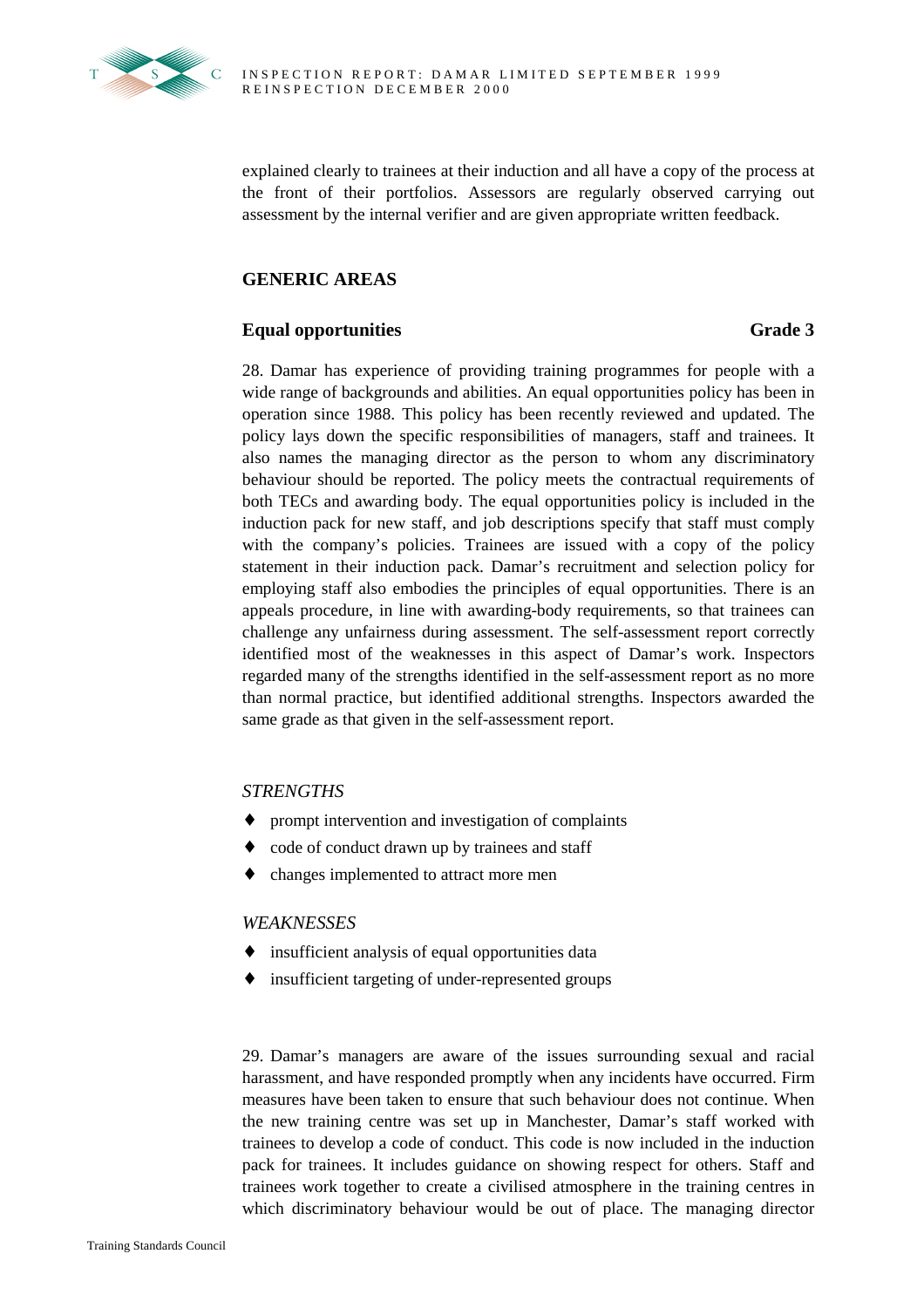takes personal responsibility for investigating all complaints, recording the actions taken, and writing personally to the complainant. Complaints are individually reviewed at managers' meetings. The company has a strong 'customer focus', and sees complaints as an opportunity to demonstrate this.

30. The company has its origins in secretarial training, and has consciously made changes to move away from the traditional gender stereotypes associated with this occupational area. The corporate image has been completely revamped, including redecorating the premises, in an attempt to create an environment which is more attractive to men. Local vacancies for men and women, giving details of the job role and the training Damar can offer, are now displayed in the office's window in a further effort to attract more men. The intention of increasing the participation of men has been achieved: 30 per cent of trainees are men. The ethnic mix of trainees does not fully represent the very wide range of Manchester's population, however, which contains significant communities of Afro-Caribbean, Chinese, and Eastern European origin as well as many groups from the Indian subcontinent. This low representation among trainees is in part because much of Damar's work is carried out in Stockport, where minority ethnic groups account for less than 1 per cent of the population. In addition, most of the current trainees in the Manchester site have been transferred from other training providers, so Damar has so far had no influence on their recruitment or selection.

31. The training centres in Manchester and Stockport have access to all floors by lift, but are not fully accessible to wheelchair users.

32. Damar collects basic data on gender, ethnicity and disability, in line with TEC requirements. However, the data are not analysed with a view to using them to guide implementation of the equal opportunities policy. Data on equality of opportunity are not fully integrated into the computerised managementinformation systems, making the data difficult to use. The company is aware of this shortcoming, and is seeking to improve the availability of this data. Much work has been completed, but there has not yet been time for this to have any impact on the training programmes. The company has not yet developed a framework which would enable it to monitor equal opportunities in a more sophisticated way. Damar does not track trainees from application to leaving. The company does not collect data which would enable it to identify if one particular type of trainee is dropping out more than another, or achieves more slowly.

33. Although Damar has sought to attract more men, it has not yet targeted minority ethnic communities. Marketing materials do not mention the company's commitment to equal opportunities. Staff have not been trained in equal opportunities, and existing trainees have a low level of awareness of equal opportunities. Workplace supervisors and employers are not aware of Damar's stance on equality of opportunity, and do not recall seeing the company's policy.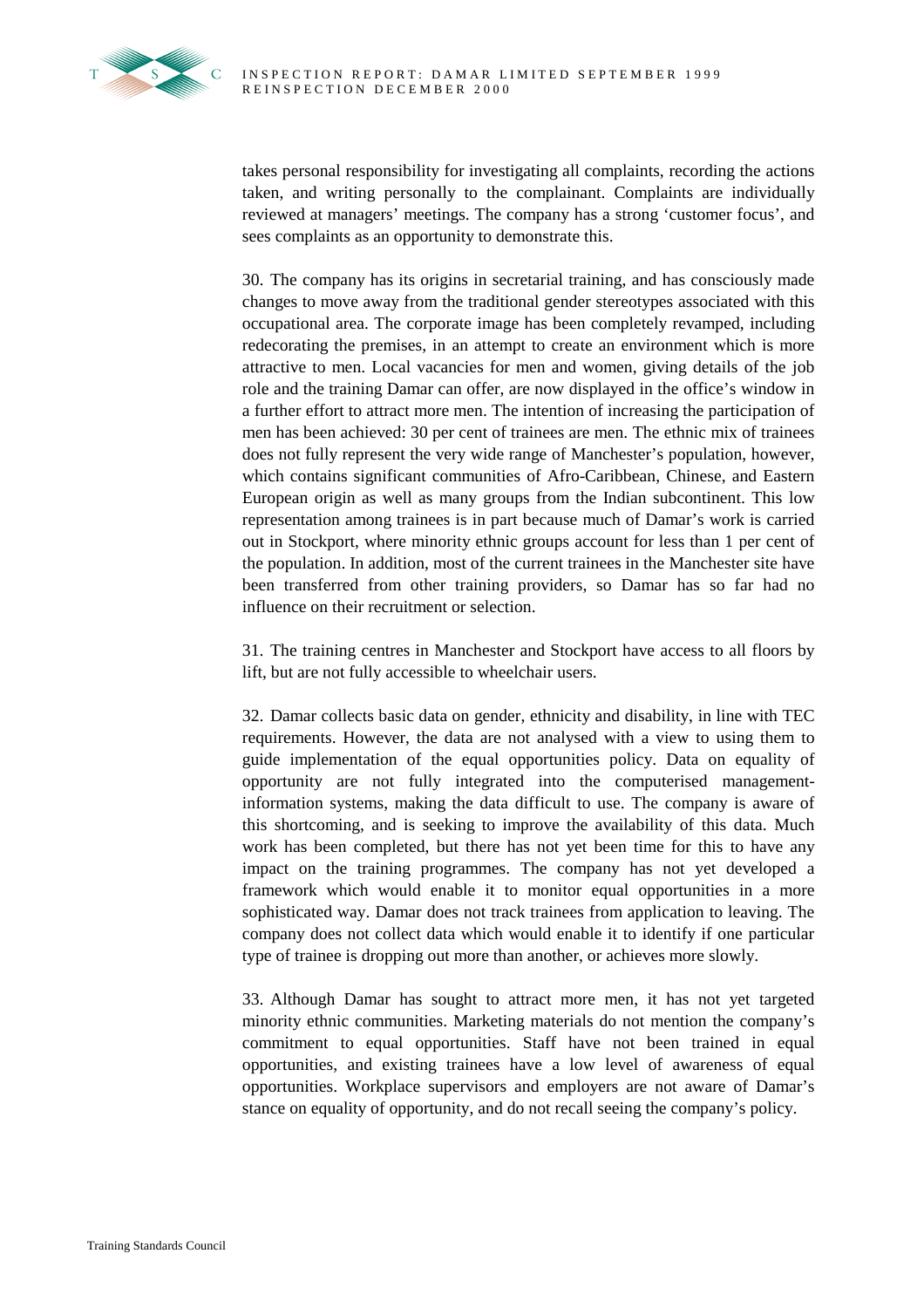

### **Trainee support** Grade 3

34. Trainees are recruited through two main routes: as school leavers or as young employees. The school leavers attend an interview at Damar at which career preferences, performance at school and work experience are discussed. Applicants take a basic skills test and if a satisfactory level is reached, a profile of the prospective trainee is prepared and circulated to employers, who then interview applicants in the workplace. Trainees who are already working for a company are visited in the workplace and interviewed. Here the main focus is a job analysis, which identifies whether the job role will provide suitable opportunities for attaining the relevant NVQ. Trainees recruited as school leavers take part in a oneweek induction programme which includes work preparation activities. Key skills are also assessed at this stage. The programme may be extended by a further week, if the trainee requires basic IT training, before taking up employment. Trainees who are already employed when recruited, have, until recently, received a one-toone induction in the workplace, lasting less than half a day. Employed trainees are now offered a one-day induction at Damar's training centre. Key skills assessment takes place at the start of the programme. Trainees are allocated to a trainer/assessor, who meets them at least once every month. Formal reviews are conducted every eight weeks. The employer or workplace supervisor is involved in the review.

At the first inspection the main weaknesses identified were:

- ♦ no initial assessment of key skills
- $\bullet$  unrealistic training plans
- ♦ no records of personal counselling or advice
- ♦ infrequent and inadequate progress reviews
- ♦ inadequate induction for trainees recruited from employers

35. At reinspection, inspectors found that all the weaknesses had been addressed in varying degrees. Key skills initial assessment now takes place, but the use of the test results is still unclear. Training plans are updated as circumstances change. Advice and counselling are now recorded. The review process has received considerable attention, resulting in effective reviews. Induction for trainees who are already in employment has been improved and is now satisfactory.

36. Self-assessment identified strengths in the quality of advice and the level of support for trainees. These were confirmed and are recognised in the strengths given below. Other strengths in the areas of induction and celebration of achievement are considered to be no more than normal practice. The one weakness, concerning limited uptake of additional examination options, was not felt to have sufficient impact to be a weakness. Additional weaknesses were found during inspection. Inspectors agreed with the grade given in the self-assessment report.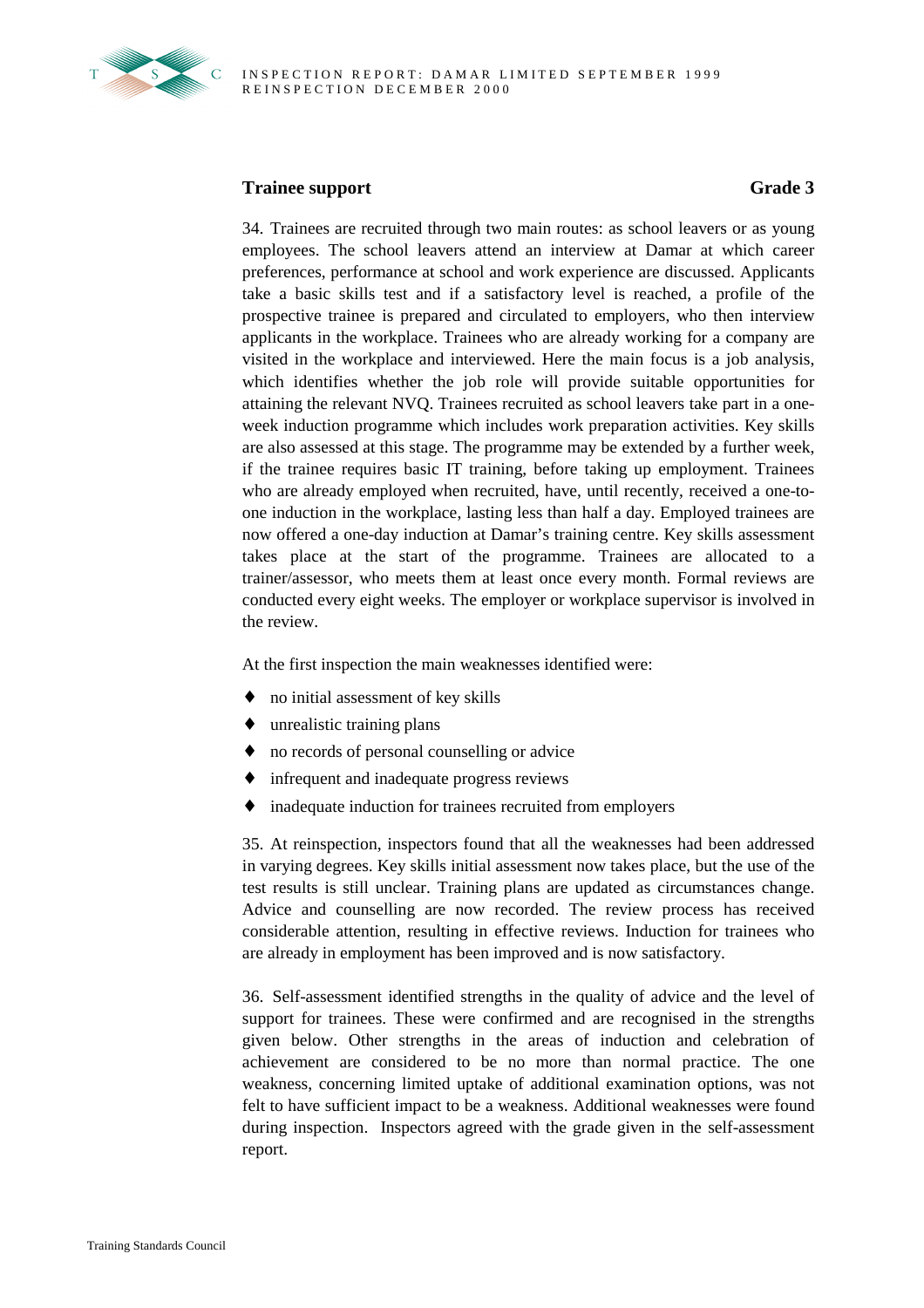

#### *STRENGTHS*

- ♦ good matching of trainees to appropriate employment opportunities
- ♦ effective pastoral support
- ♦ good use of accreditation of prior learning

#### *WEAKNESSES*

- ♦ ineffective use of initial assessment tests
- ♦ limited basic skills support available
- ♦ no unit certification for early leavers

37. Eighty-two per cent of trainees come to Damar directly from school. They receive excellent guidance and support from a specialist recruitment team at Damar which has a good knowledge of the local job market and an extensive network of contacts among companies in the Stockport and Manchester areas. Close contact is maintained with prospective trainees during the job-search period. All opportunities for job interviews are rigorously pursued. Damar collects interview feedback from employers and passes this to unsuccessful applicants in a supportive way, using the feedback to improve future interview performance. Through the summer recruitment period there are weekly drop-in sessions where trainees can polish curricula vitae and interview skills and discuss vacancies. The whole process is well planned and leads to trainees finding highly suitable employment, both in terms of career aspirations and relevance to their chosen NVQ. Employers also find this a useful service and often rely on Damar to help them fill their posts for trainees.

38. Trainees receive a high level of support, which enables them to overcome barriers to achievement. Personal problems are handled with sensitivity and staff devote extra time and effort to trainees who have difficulties. Damar's staff are also very active in tackling barriers that can arise when employers are unsupportive. One trainee booked a holiday to attend off-the-job training because his employer would not allow him time off. Damar intervened and this was remedied. Another trainee had such a high workload that he could not find time to attend training. Damar pursued this matter tenaciously until the trainee was allowed a half-day per week to work on his NVQ portfolio. Damar's staff are also rigorous in encouraging workplace supervisors to take part in review meetings. Damar is successfully motivating employers to become more involved in the NVQ and give more support to trainees. This is reflected in a steady rise in trainees' attendance at both day-release and one-day training events. Over 65 per cent of trainees' now attend courses compared with fewer than 25 per cent at the time of inspection.

39. Damar has an effective procedure for enabling trainees to take advantage of accreditation of prior learning. Seventeen per cent of current trainees are making use of this provision, which is unusual for a provider with such a young group of trainees. The process is documented using the individual training plan and an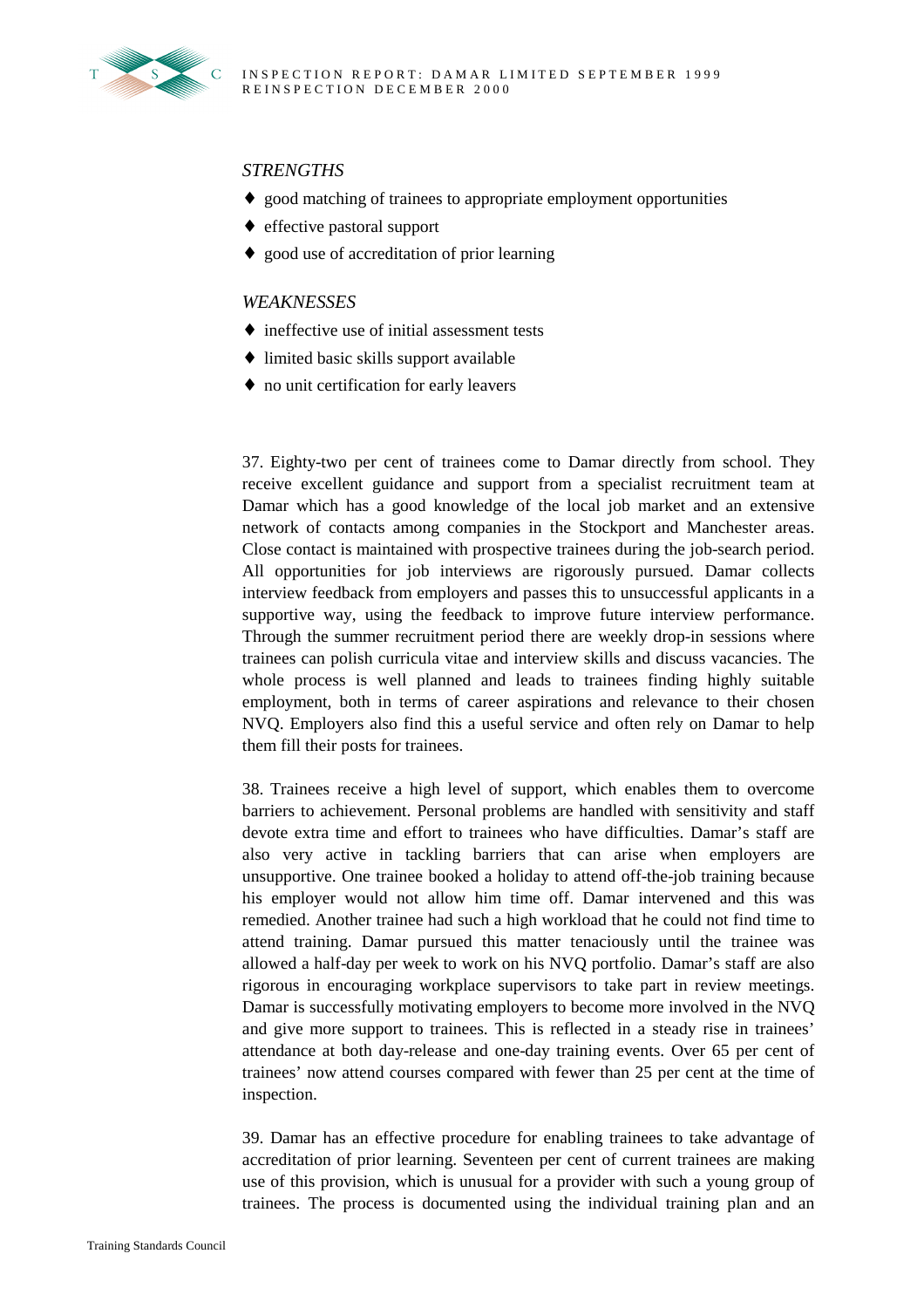

accreditation of prior learning claim form. All trainees have been asked to supply evidence of their GCSE grades, with a view to determining who can claim accreditation under the new key skills assessment arrangements. Two staff already hold the accreditation of prior learning qualification and all of the training team are working towards it.

40. Damar gives particular attention to the collection of qualitative data for initial assessment. References are obtained from schools, the initial interview includes assessment of previous experience and personal qualities and, once the trainee has started, a job analysis identifies training needs. Staff are confident in using this 'soft' information, but are less clear about the purpose and interpretation of the initial assessment tests that they administer. Two kinds of test are currently in use: one for basic skills and one for key skills. Neither test is used consistently. Trainees taking part in the one-week induction take the key skills test during that week, while trainees who are already employed are given the test to take away and complete at home. The basic skills test is only used with trainees entering as school leavers. The results of the basic skills tests and their use are not explained to trainees. Test results and any subsequent arrangements for providing additional support are not consistently recorded. This lack of coherence in using the test results has contributed to problems for a small number of trainees where basic skills needs were not addressed promptly or sufficiently.

41. A very small percentage of the trainees recruited by Damar have poor grades in GCSE English and mathematics. These trainees usually have lower scores in the basic skills test. Some score 50 per cent or lower on the spelling section of the test. Spelling is a particular issue, as most of the trainees are working towards NVQs in administration, where accurate spelling is a requirement. Damar has recognised that some trainees need additional support and have produced self-study booklets for mathematics and English. However, the booklets are not effective, are inappropriate for self-study and have little occupational relevance. The lack of suitable training resources to support basic skills learning is linked to the lack of planning of appropriate basic skills learning sessions. However, monthly workshops are planned and recorded to start at the beginning of 2001.

42. In 1999-2000, 37 per cent of business administration trainees left early without qualifications. This rate has been reduced steadily since April 2000. However, Damar makes no arrangements for the certification of individual units of NVQs for early leavers. The skills, knowledge and experience of trainees who leave early are therefore unrecorded for their future employment opportunities.

### **Management of training Grade 3**

43. Damar's activities have expanded significantly in the last year. It has taken over the contracts of two training providers which no longer hold contracts from Manchester TEC. In collaboration with Manchester TEC, the company has developed and opened a 'Centre of Excellence' in the heart of Manchester's city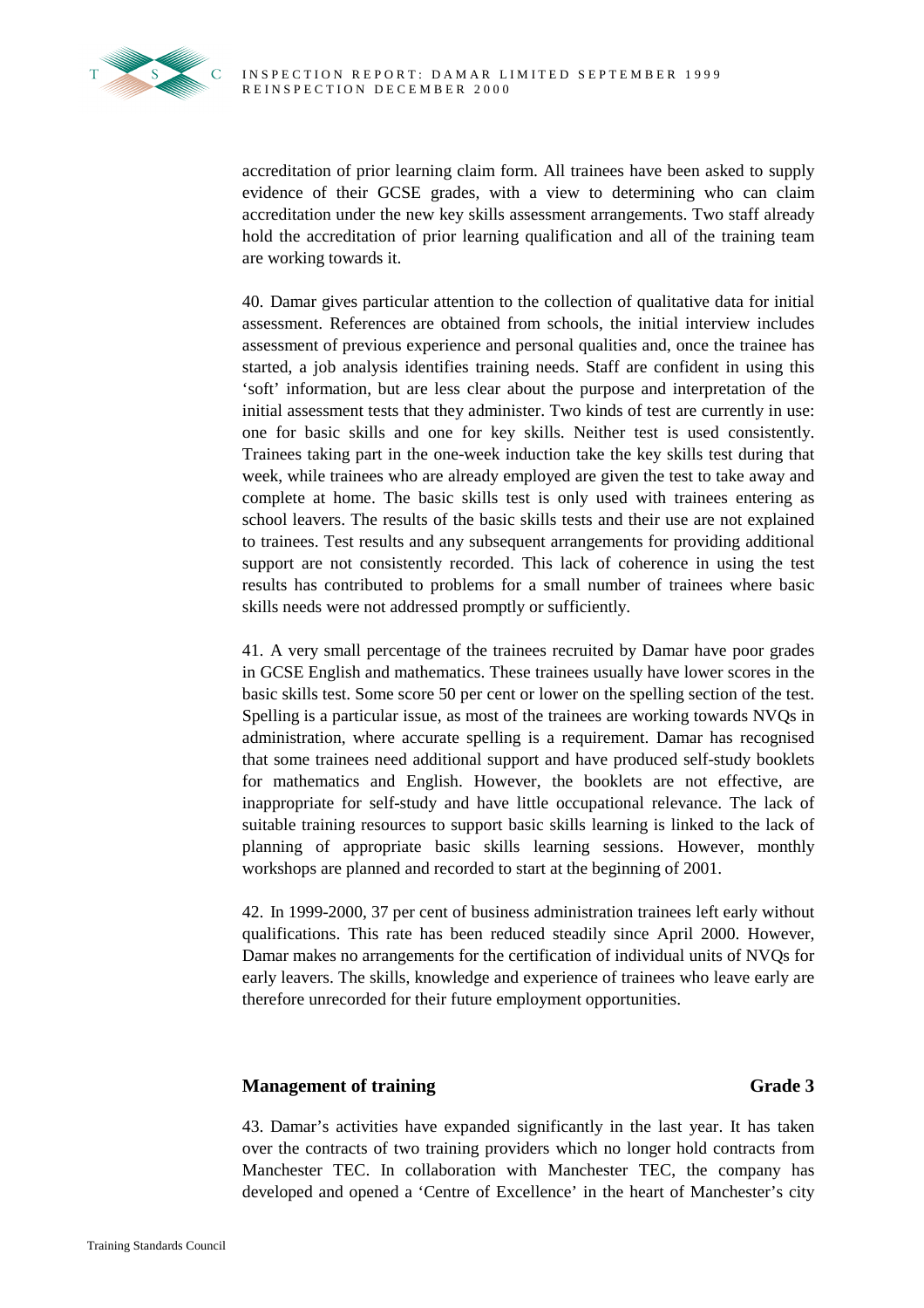

centre. The company has a clear organisational structure, with four departments: Damar Personnel Solutions, Damar Training Solutions, Damar Business College/Centre of Excellence, and Damar Customer Support Services. A new management structure with clearly defined management responsibilities has been introduced to deal with the company's growth strategy. The managing director has overall responsibility for strategic management of the company and is supported in this role by three other members of the senior management team and the manager of the Manchester training centre. These four people have responsibility for the day-to-day running of the company. The training and assessment within the scope of this inspection are provided by 10 trainer/assessors. There are also five training support/administrative staff, and eight staff in recruitment and sales. The training covered by this inspection is well resourced. Most of the staff hold teaching and/or training qualifications. All staff have job descriptions. The company first achieved the Investors in People award in 1995 and re-accredited in 1998. Damar has wellestablished working relationships with a wide range of local employers. Inspectors agreed with some of the strengths and all of the weaknesses identified in the selfassessment report. Inspectors regarded other strengths identified in the selfassessment report as no more than normal practice. They awarded a lower grade than that given in the self-assessment report.

### *STRENGTHS*

- ♦ good planning for organisational change
- effective systems for staff development
- effective communication

#### *WEAKNESSES*

- ♦ underdeveloped systems to review and control training
- ♦ insufficient use of data to inform management decisions

44. Damar bases its business plan and organisational targets on policies and strategies which are supported and understood by staff. Working relationships within the company are co-operative and effective. Damar has well-developed processes for business planning, including the development of the company's training plan. These processes have dealt effectively with the significant growth the company has experienced over the last three years. The company devised an effective plan for developing its Manchester 'Centre of Excellence', which was opened in May 1999. It took responsibility for 200 trainees from two training providers which had had their contracts withdrawn by Manchester TEC. Damar managed the assimilation of these trainees well, and 70 per cent of them remain in training. The addition of these trainees represented a trebling in the numbers of Damar's government-funded trainees. During this period of rapid change, longstanding trainer/assessors left the company, and new people were recruited. Damar managed this process well.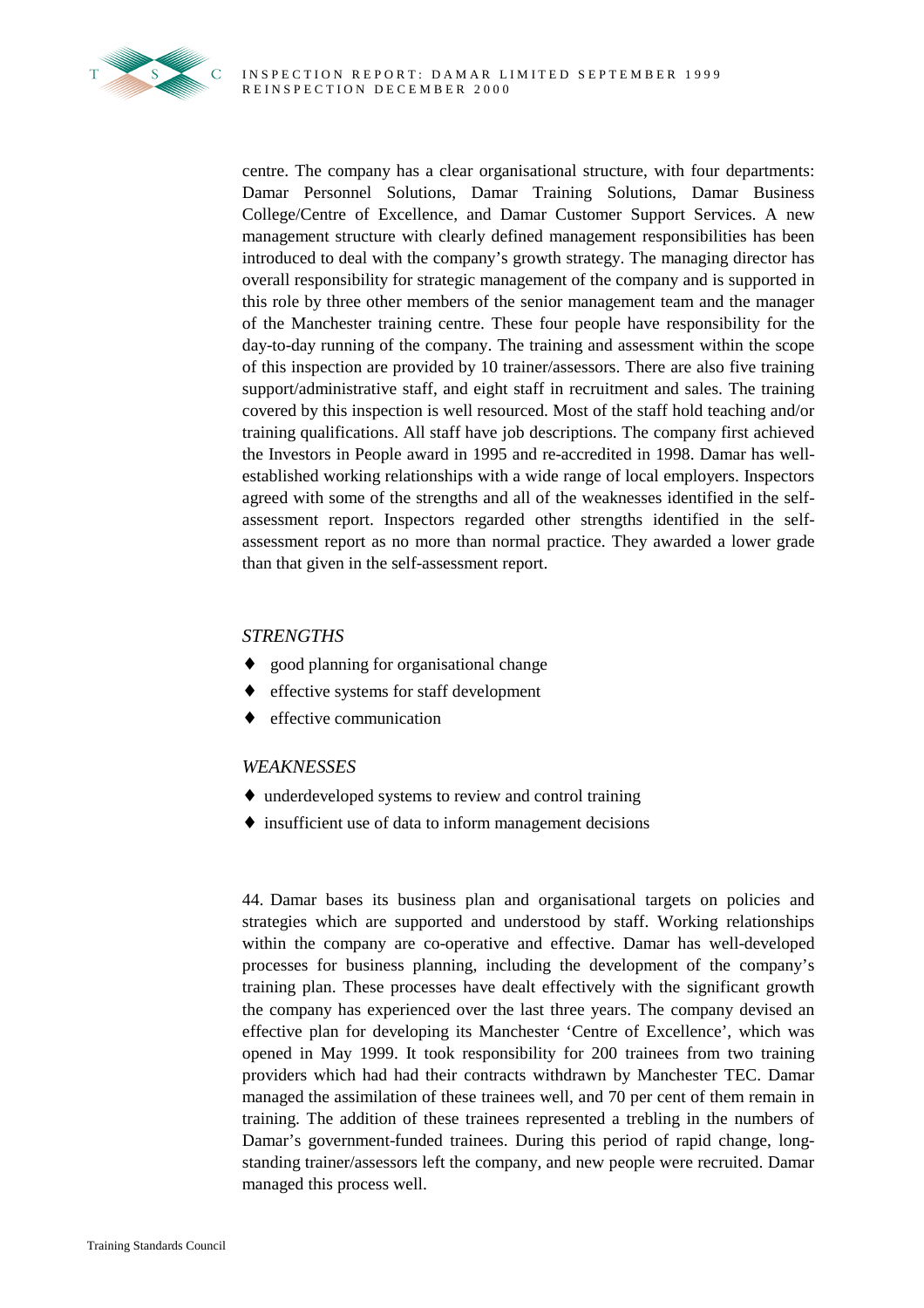

45. Damar has good staff appraisal and development programmes, which are linked to the company's training plan. The results of the review process are used as the basis for the staff development programme, which is designed to increase the professional competence of staff, and to help trainers to improve the quality of training. Many staff are registered for the key skills practitioner qualification. New trainer/assessors are given additional support during the early stages of their employment, including a one-month induction programme. Damar takes comprehensive steps to ensure effective communication. It publishes a regular newsletter, and provides clear and thorough information on the various training courses available. In addition to frequent informal meetings between staff, there are also regular and frequent formal staff meetings, the minutes of which are duly recorded and circulated to staff. Time is set aside for staff to meet in order to share information and best practice. This enables staff to support and encourage one another, and helps to promote a consistent approach to training and assessment across the organisation.

46. Managers have developed and implemented management systems to review and control training effectively, including a good system for reviewing trainees' progress in large companies. However, most of the systems are underdeveloped, and there is insufficient analysis of the information produced. Problems go undetected for a long time, and no speedy action is taken to put them right.

47. The company has invested large sums of money in computer equipment over the past two years, and good progress is being made towards implementing new computerised information systems to support decision-making processes. Many reports have recently been produced using these new systems, and these are now providing management with accurate and relevant data. The reports are targeting the critical areas of training. However, actions based on these reports have not yet been implemented.

### **Quality assurance** Grade 3

48. Damar has a written quality assurance strategy, policy and operational flowchart which include operational activities from recruitment, training, assessment, certification through to evaluation. Work instructions exist for most operational activities. The managing director takes overall responsibility for quality assurance. The company achieved the ISO 9001-quality standard in 1992, and meets the requirements of the awarding bodies through external verification.

At the first inspection the main weaknesses identified were:

- ♦ failure to ensure that training is of a consistently high quality
- $\bullet$  insufficient monitoring of effectiveness of training
- ♦ insufficient monitoring and use of data to improve training
- ♦ failure of internal verification to identify weaknesses in assessment process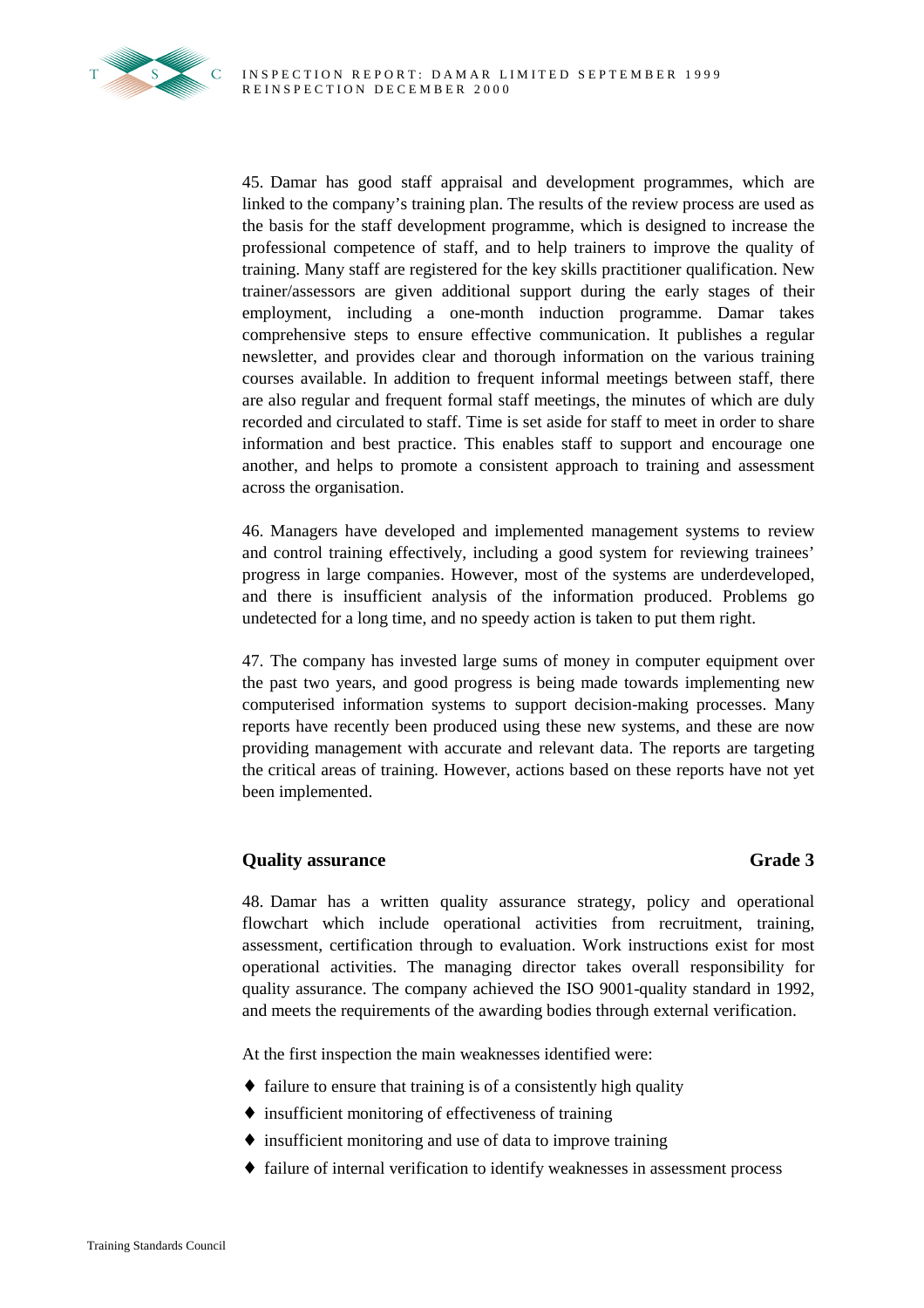

49. Significant improvements have been made to monitor the effectiveness and quality of training through increased use of data and observation of trainers. However, there is still insufficient use of data relating to trainee achievement of individual training plans and retention rates. Internal verification activities have improved with standardised paperwork and systematic monitoring.

50. The self-assessment report identified two strengths and two weaknesses. Inspectors broadly agreed with the strengths and found an additional strength relating to the monitoring of trainers' performance. Inspectors found other weaknesses than those proposed by Damar. They awarded the same grade as that proposed in the self-assessment report.

#### *STRENGTHS*

- ♦ effective monitoring of trainers to improve performance
- ♦ good use of feedback to develop continuous improvement
- ♦ all staff trained in computerised quality assurance system

#### *WEAKNESSES*

- ♦ insufficient monitoring of achievement and retention data
- ♦ some gaps in key training policies and procedures
- incomplete internal audit schedule

51. Using performance data, one-to-one meetings and observation methods, the training manager is able to monitor effectively the performance of each trainer. The frequency and timeliness of progress reviews with trainees have improved significantly since September 1999. Through observation methods, the training manager has assured the consistency and depth of trainees' progress reviews, ensuring that employers are fully involved in the process. At monthly one-to-one meetings, the training manager discusses performance data with each trainer relating to the time taken for trainees to achieve their qualification, the frequency of reviews, trainees' attendance for day-release and commercial courses and overall achievement rates. The percentage of trainees attending short commercial courses at Damar has increased from 10 per cent in September 1999 to 35 per cent in August 2000 and to over 65 per cent at reinspection. Over 80 per cent of trainees have attended NVQ and/or key skills training sessions since April 2000.

52. Since May 2000, all trainers have attended in-house courses to improve their training skills. The training manager carried out a series of classroom observations and gave immediate feedback to each trainer. A subsequent training session occurred to discuss underlying weaknesses in classroom teaching techniques.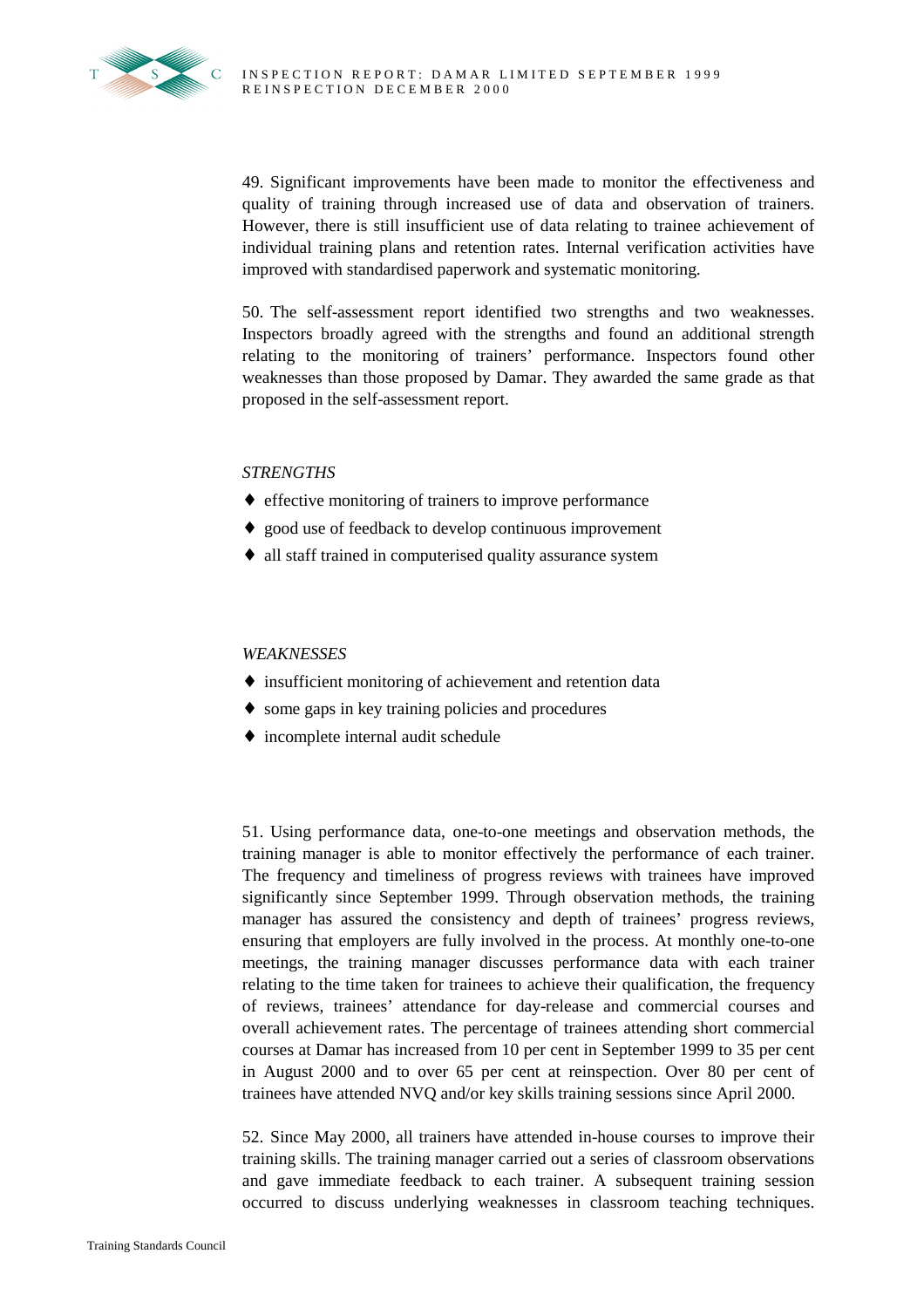Trainers were again observed in the classroom and individual feedback given by the training manager. Trainees benefit from the enhanced training skills of their trainer.

53. Quality is assured through a variety of feedback methods. Data are collected regularly through a variety of questionnaires. Damar has used these questionnaires to focus on certain aspects of its business. For example, at inspection, a weakness arose regarding induction for employed trainees. Damar immediately sought feedback from employed trainees and developed a new induction procedure to improve the trainees' experience. The training manager seeks less direct feedback from trainer/assessors in monthly one-to-one meetings, as well as by speaking personally to a sample of around 10 per cent of trainees on a regular basis. Also, employers receive systematic telephone calls from Damar to obtain feedback on their satisfaction with the service given. Many changes have been made to the training offered by Damar in response to feedback from staff, trainees and employers. For example, in response to employer and trainee needs, commercial short courses in a range of skills are now promoted more effectively to government-funded trainees at no extra financial cost to the employer.

54. All staff are trained to use and understand Damar's computerised quality assurance system. Damar's clear policy statement on quality assurance is supported by a number of procedures, flow diagrams and working instructions. There are separate procedures for trainees' induction, the design of training programmes and internal verification. The documents plainly set out roles and responsibilities, what should be included, the forms to be used, and who else is to be involved. The company is in the process of reviewing and reissuing new policies and procedures as part of its continuous improvement programme.

55. There are some omissions in key training policies and procedures. The computerised system is incomplete and there are omissions in clear working instructions for areas such as initial assessment, assessment practices and exit interviews. The system does not yet contain all the core procedures relating to trainees, from referral through to exit and follow-up. In some cases, new working practices are being developed at a faster rate than the policies and procedures to support them. There are some inconsistencies in training and assessment practices. For example, some trainees are not encouraged to develop good portfolio building skills at an early stage in their training. For other trainees, key skills are not clearly indexed or referenced to naturally occurring workplace evidence. Some trainees are unclear about the range of assessment methods and find it difficult to differentiate between assessment and training. These inconsistencies are often a result of the different operating practices of individual trainers.

56. The internal audit schedule is incomplete. Some inconsistencies and inaccuracies in staff's working practices and trainee-related paperwork are not systematically identified. Some quality control paperwork is clearly marked with version numbers and dates; some working instructions are not.